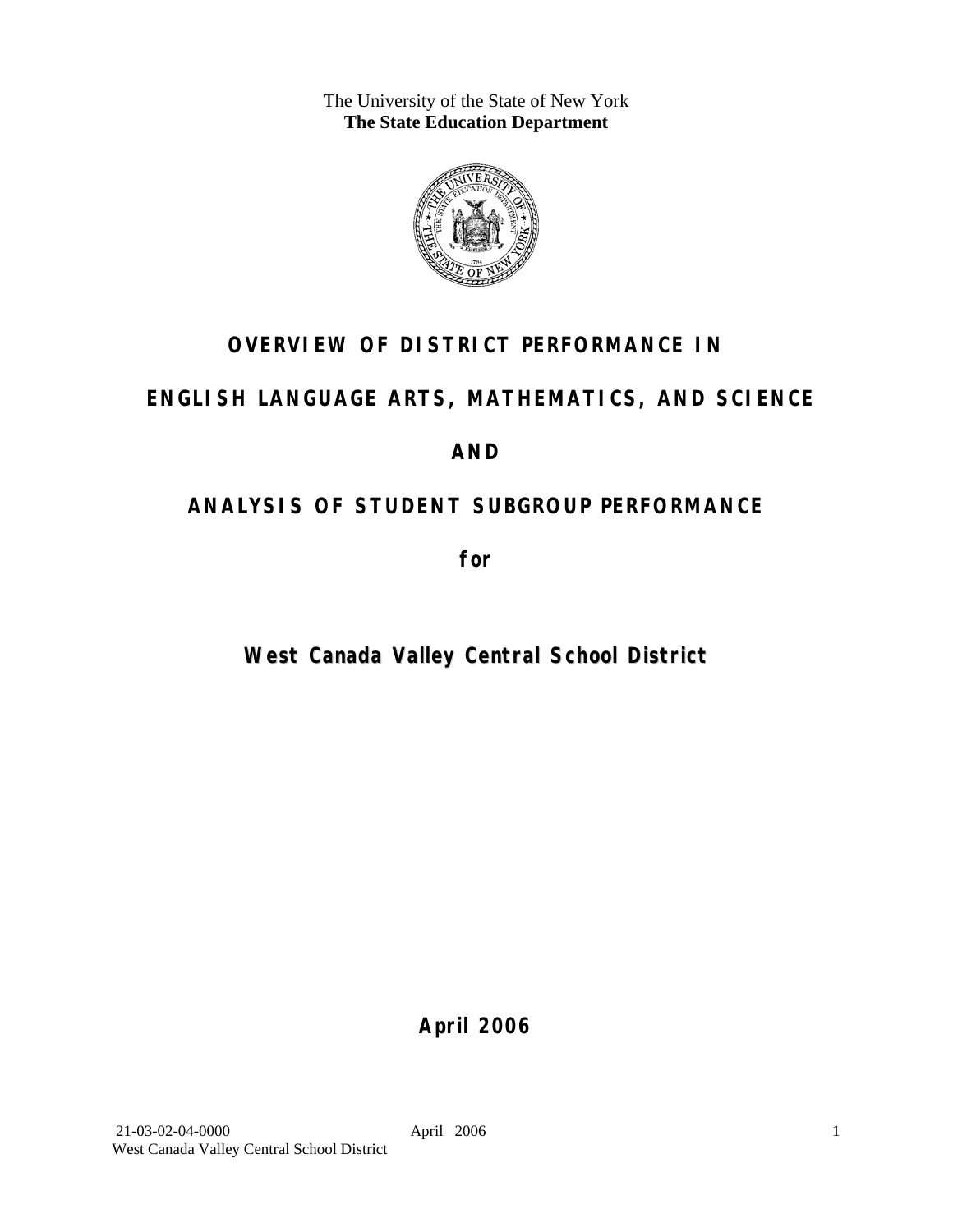### **THE UNIVERSITY OF THE STATE OF NEW YORK**

### **Regents of The University**

| Hollis                |
|-----------------------|
| New Rochelle          |
|                       |
| <b>North Syracuse</b> |
| New York              |
|                       |
| Buffalo               |
| Hartsdale             |
| Albany                |
| <b>Bronx</b>          |
| <b>Binghamton</b>     |
| Rochester             |
| New York              |
| <b>Brooklyn</b>       |
| <b>Great Neck</b>     |

### **President of The University and Commissioner of Education**

RICHARD P. MILLS

**Interim Deputy Commissioner for Elementary, Middle, Secondary and Continuing Education**  JEAN STEVENS

#### **Assistant Commissioner for Standards, Assessment and Reporting**  DAVID M. ABRAMS

#### **Coordinator, Information and Reporting Services**

MARTHA P. MUSSER

The State Education Department does not discriminate on the basis of age, color, religion, creed, disability, marital status, veteran status, national origin, race, gender, genetic predisposition or carrier status, or sexual orientation in its educational programs, services and activities. Portions of this publication can be made available in a variety of formats, including braille, large print or audio tape, upon request. Inquiries concerning this policy of nondiscrimination should be directed to the Department's Office for Diversity, Ethics, and Access, Room 530, Education Building, Albany, NY 12234. **Requests for additional copies of this publication may be made by contacting the Publications Sales Desk, Room 309, Education Building, Albany, NY 12234.** 

Please address all correspondence about this report that is not related to data corrections to:

*School Report Card Coordinator Information and Reporting Services Team New York State Education Department Room 863 EBA 89 Washington Avenue Albany, NY 12234*  E-mail: *RPTCARD@mail.nysed.gov*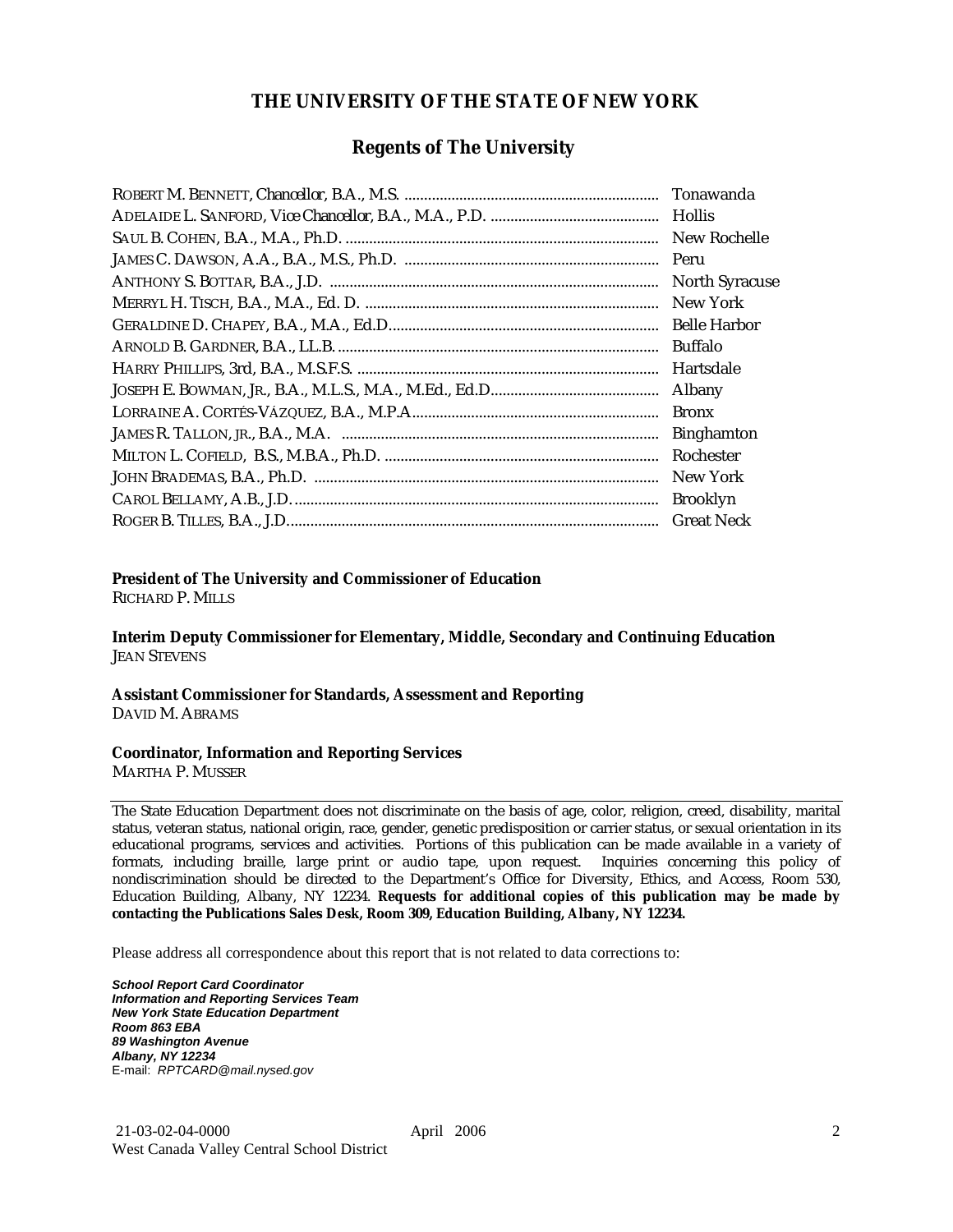The *New York State District Report Card* is an important part of the Board of Regents effort to raise learning standards for all students. It provides information to the public on student performance and other measures of district performance. Knowledge gained from the district report card on a district's strengths and weaknesses can be used to improve instruction and services to students.

The *New York State District Report Card* consists of three parts: the *Overview of District Performance in English Language Arts, Mathematics, and Science and Analysis of Student Subgroup Performance,* the *Comprehensive Information Report,* and the *Accountability Status Report.* The *Overview and Analysis* presents performance data on measures required by the federal No Child Left Behind Act: English, mathematics, science, and graduation rate. Performance data on other State assessments can be found in the *Comprehensive Information Report*. The *Accountability Status Report* provides information as to whether a district is making adequate progress toward enabling all students to achieve proficiency in English and mathematics.

State assessments are designed to help ensure that all students reach high learning standards. They show whether students are getting the foundation knowledge they need to succeed at the elementary, middle, and commencement levels and beyond. The State requires that students who are not making appropriate progress toward the standards receive academic intervention services.

In the *Overview*, performance on the elementary- and middle-level assessments in English language arts, mathematics, and science is reported in terms of mean scores and the percentage of students scoring at each of the four levels. These levels indicate performance on the standards from seriously deficient to advanced proficiency. Regents examination scores are reported in four score ranges. Scores of 65 to 100 are passing; scores of 55 to 64 earn credit toward a local diploma (with the approval of the local board of education). Though each elementary- and middle-level assessment is administered to students in a specific grade, secondary-level assessments are taken by students when they complete the coursework for the core curriculum. Therefore, the performance of students at the secondary level is measured for a student cohort rather than a group of students at a particular grade level. Students are grouped in cohorts according to the year in which they first entered grade 9.

The assessment data in the *Overview and Analysis* are for all tested students in the district, including general-education students and students with disabilities. In the *Overview*, each district's performance is compared with that of all public schools statewide. In the *Analysis*, performance is disaggregated by race/ethnicity, disability status, gender, limited English proficient status, income level, and migrant status.

Explanations of terms referred to or symbols used in this part of the district report card may be found in the glossary on the last page. Further information on the district report card may be found in the guide, *Understanding Your School Report Card: April 2006*, available on the Information and Reporting Services Web site at www.emsc.nysed.gov/irts.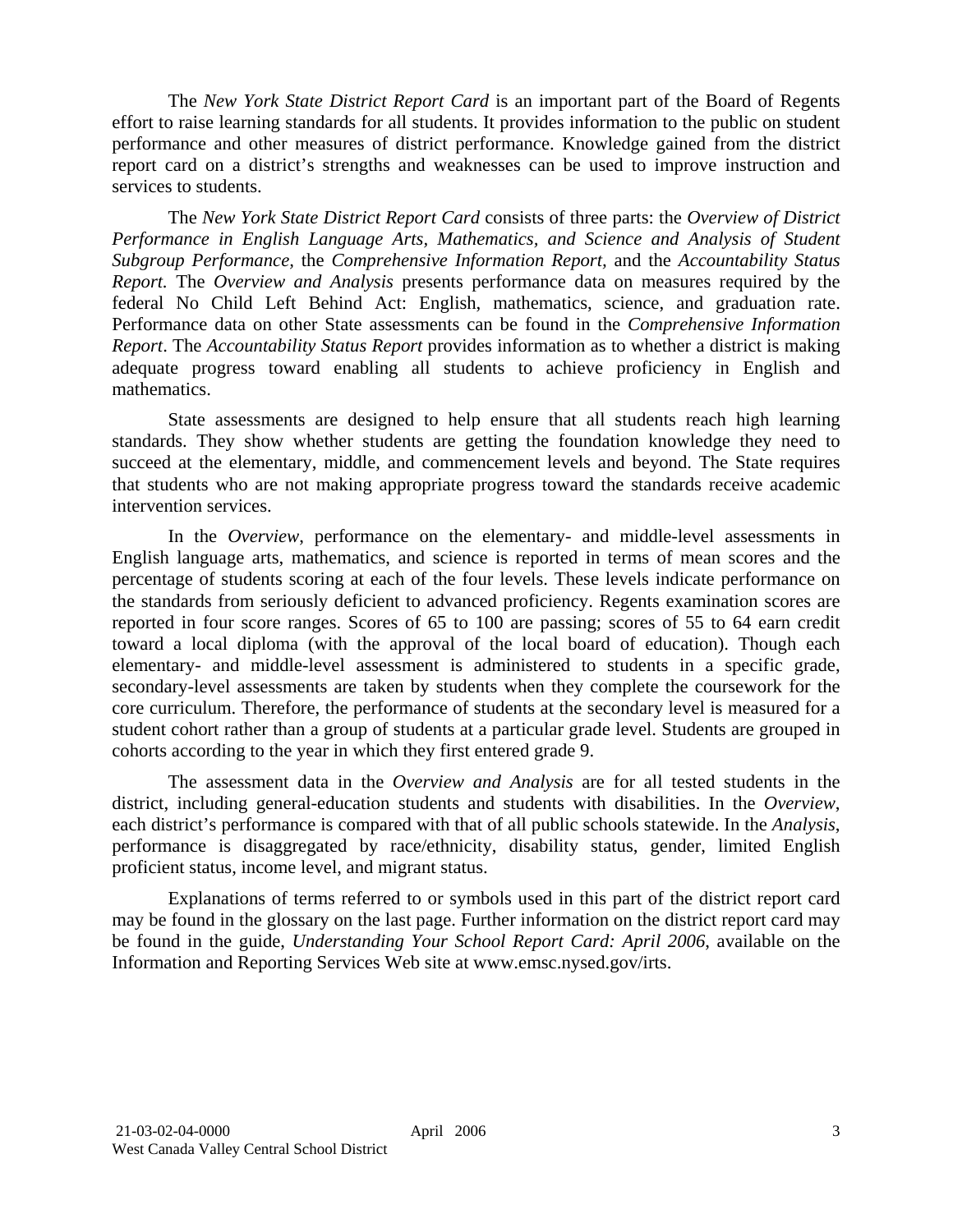# **Overview of District Performance in English Language Arts, Mathematics, and Science**

# **District Profile**

| Superintendent:<br>Kenneth Slentz |             | (315)845-6800<br>Phone:   |
|-----------------------------------|-------------|---------------------------|
| Organization                      | Grade Range | <b>Student Enrollment</b> |
| $2004 - 05$                       | NA          | 913                       |

| 2003-04 District-wide Total Expenditure per Pupil      | \$11.227 |
|--------------------------------------------------------|----------|
| 2003-04 NYS Public Schools Total Expenditure per Pupil | \$13.826 |

### **2004–05 Core Classes Taught by Highly Qualified Teachers\***

| <b>Total Number of</b><br><b>Core Classes</b> | <b>Percent Taught</b><br>by Highly<br>Qualified<br><b>Teachers</b> |
|-----------------------------------------------|--------------------------------------------------------------------|
| 203                                           | 97%                                                                |
|                                               |                                                                    |

\*To meet the federal definition of "highly qualified," public school teachers of core academic subjects must have at least a bachelor's degree and be State certified for and demonstrate subject matter competency in the core academic subject(s) they teach.

### **2004–05 Teachers with No Valid Teaching Certificate\***

| <b>Total Number of</b><br><b>Teachers</b> | <b>Percent with No</b><br><b>Valid Teaching</b><br><b>Certificate</b> |
|-------------------------------------------|-----------------------------------------------------------------------|
| 78                                        | ሰ%                                                                    |

\*Includes teachers with a modified temporary license.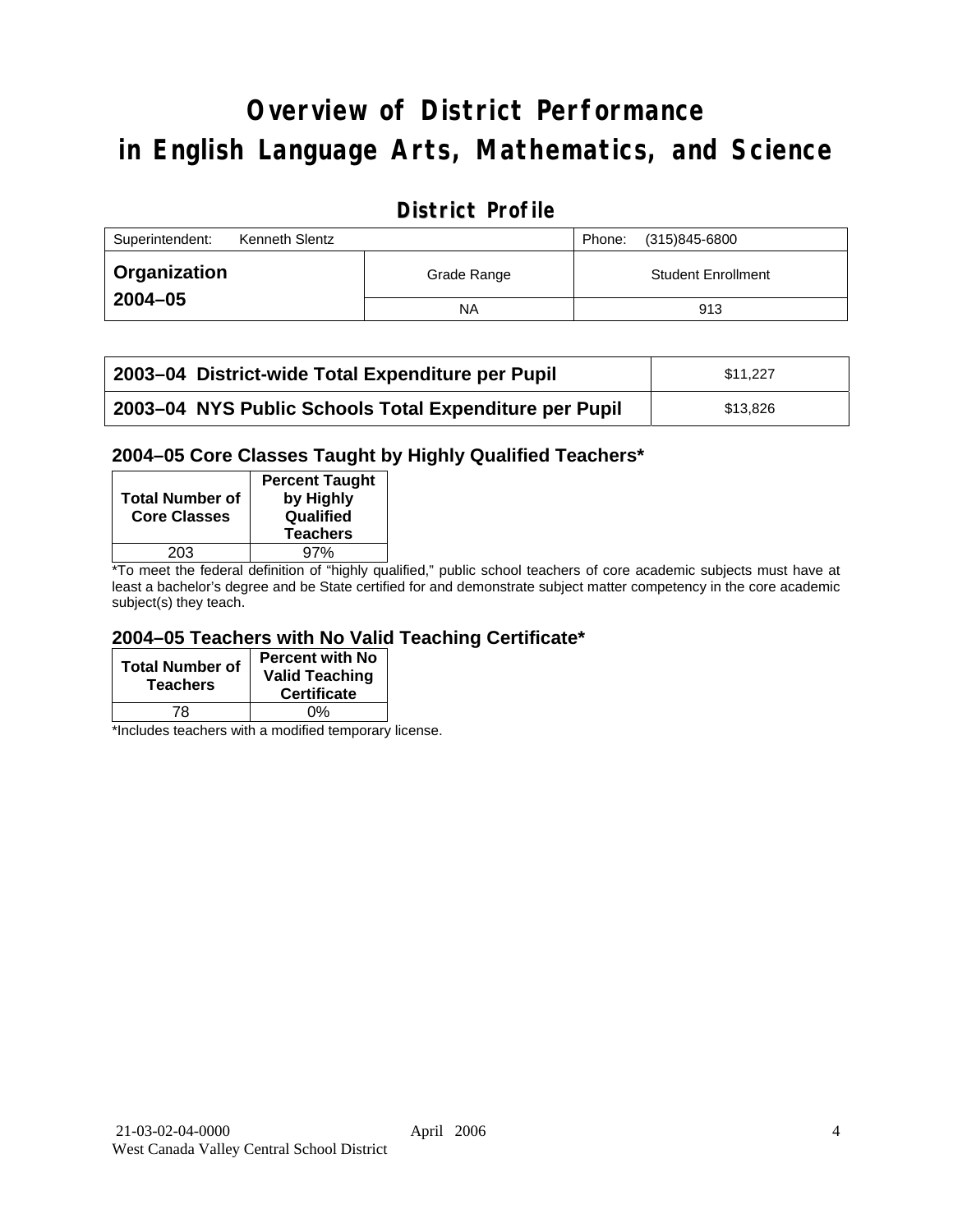English Language Arts



Percentages less than 0.51 will appear as zero because of rounding.

|                                               | <b>Counts of Students</b> |                    |                    |                    |                     |                   |
|-----------------------------------------------|---------------------------|--------------------|--------------------|--------------------|---------------------|-------------------|
| <b>Performance at</b><br><b>This District</b> | Level 1<br>455-602        | Level 2<br>603-644 | Level 3<br>645-691 | Level 4<br>692-800 | <b>Total Tested</b> | <b>Mean Score</b> |
|                                               |                           |                    |                    |                    |                     |                   |
| Feb 2003                                      |                           | 14                 | 25                 | 16                 | 56                  | 669               |
| <b>Feb 2004</b>                               |                           | 27                 | 41                 |                    | 73                  | 652               |
| Feb 2005                                      |                           |                    | 33                 | 10                 | 58                  | 659               |

|         | Elementary-Level English Language Arts Levels — Listening, Reading, and Writing Standards                 |  |  |  |  |
|---------|-----------------------------------------------------------------------------------------------------------|--|--|--|--|
| Level 4 | These students exceed the standards and are moving toward high performance on the Regents examination.    |  |  |  |  |
| Level 3 | These students meet the standards and, with continued steady growth, should pass the Regents examination. |  |  |  |  |
| Level 2 | These students need extra help to meet the standards and pass the Regents examination.                    |  |  |  |  |
| Level 1 | These students have serious academic deficiencies.                                                        |  |  |  |  |

**Performance of Limited English Proficient Students Taking the New York State English as a Second Language Achievement Test (NYSESLAT) as the Measure of English Language Arts Achievement**

| Grade 4 | ∟evel <sup>≁</sup> | Level 2 | Levels 3 & 4 | <b>Total Tested</b> |
|---------|--------------------|---------|--------------|---------------------|
| 2005    |                    |         |              |                     |

### **Performance of Students with Severe Disabilities on the New York State Alternate Assessment (NYSAA) in English**

| <b>Elementary Level</b> | AA-Level | <b>AA-Level 2</b> | AA-Level 3 | AA–Level | <b>Total Tested</b> |
|-------------------------|----------|-------------------|------------|----------|---------------------|
| 2004-05                 |          |                   |            |          |                     |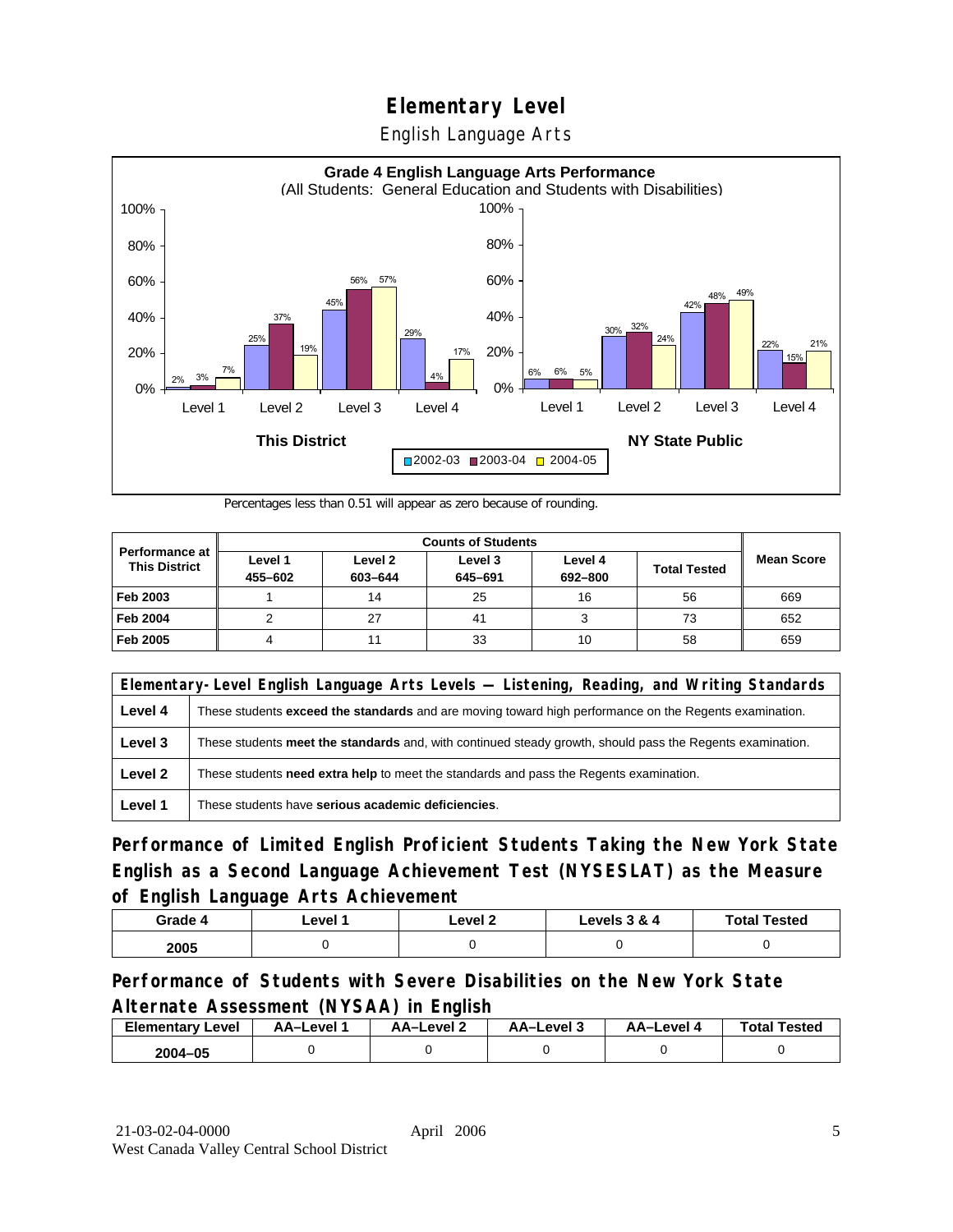### Mathematics



Percentages less than 0.51 will appear as zero because of rounding.

|                                               | <b>Counts of Students</b> |                    |                    |                    |                     |                   |
|-----------------------------------------------|---------------------------|--------------------|--------------------|--------------------|---------------------|-------------------|
| <b>Performance at</b><br><b>This District</b> | Level 1<br>448-601        | Level 2<br>602-636 | Level 3<br>637-677 | Level 4<br>678-810 | <b>Total Tested</b> | <b>Mean Score</b> |
| May 2003                                      |                           |                    | 28                 | 24                 | 56                  | 674               |
| May 2004                                      |                           |                    | 51                 | 11                 | 72                  | 657               |
| May 2005                                      |                           |                    | 37                 |                    | 58                  | 667               |

| Elementary-Level Mathematics Levels - |                                                                                                               |  |  |  |
|---------------------------------------|---------------------------------------------------------------------------------------------------------------|--|--|--|
|                                       | Knowledge, Reasoning, and Problem-Solving Standards                                                           |  |  |  |
| Level 4                               | These students <b>exceed the standards</b> and are moving toward high performance on the Regents examination. |  |  |  |
| Level 3                               | These students meet the standards and, with continued steady growth, should pass the Regents examination.     |  |  |  |
| Level 2                               | These students <b>need extra help</b> to meet the standards and pass the Regents examination.                 |  |  |  |
| Level 1                               | These students have serious academic deficiencies.                                                            |  |  |  |

**Performance of Students with Severe Disabilities on the New York State Alternate Assessment (NYSAA) in Mathematics** 

| <b>Elementary</b><br>Level | AA-Level | AA-Level 2 | AA-Level 3 | AA-Level 4 | <b>Total Tested</b> |
|----------------------------|----------|------------|------------|------------|---------------------|
| 2004-05                    |          |            |            |            |                     |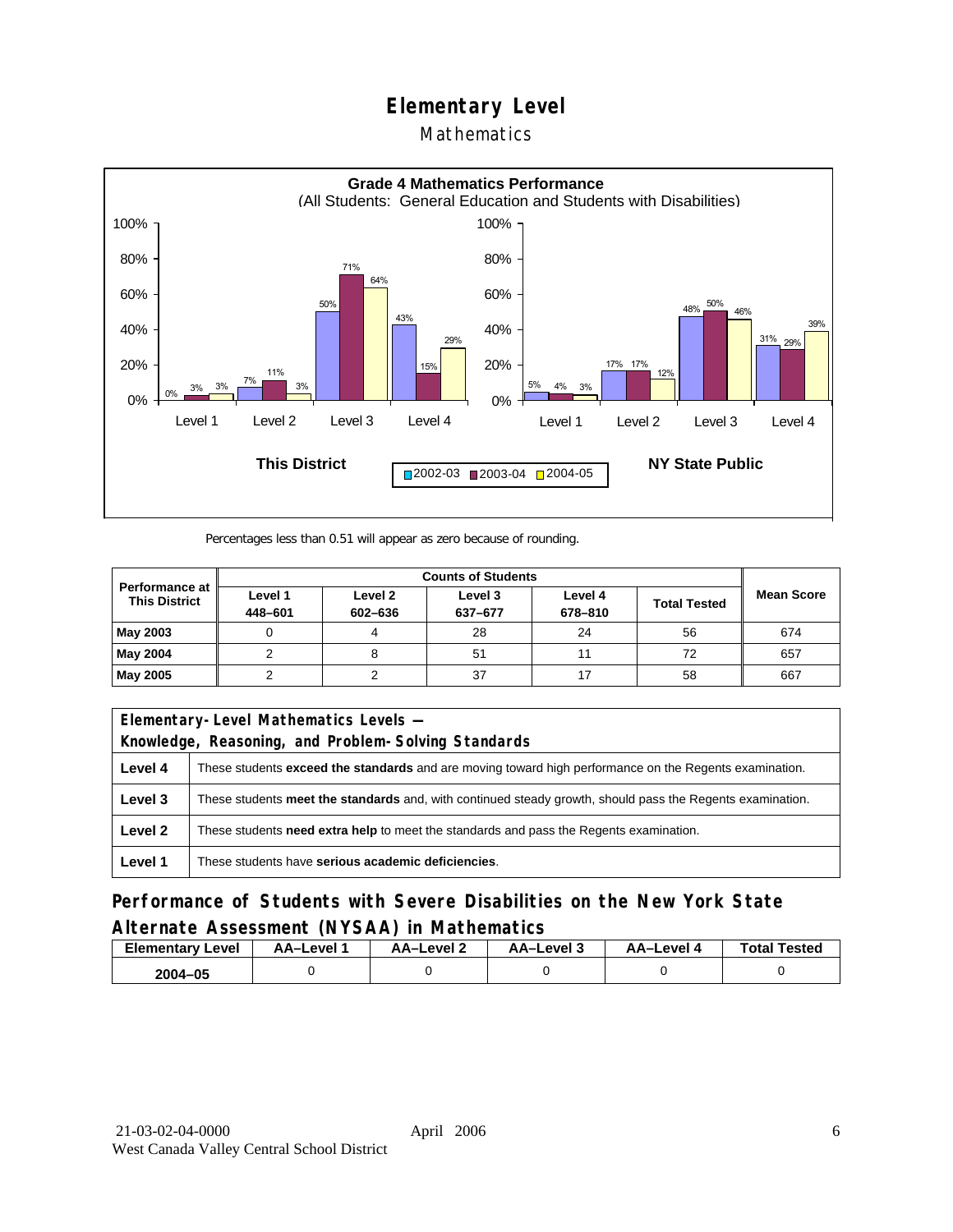### Science\*



Percentages less than 0.51 will appear as zero because of rounding.

|                                               |                     | <b>Counts of Students</b> |                      |                   |                     |                   |  |  |
|-----------------------------------------------|---------------------|---------------------------|----------------------|-------------------|---------------------|-------------------|--|--|
| <b>Performance at</b><br><b>This District</b> | Level 1<br>$0 - 44$ | Level 2<br>$45 - 64$      | Level 3<br>$65 - 84$ | Level 4<br>85-100 | <b>Total Tested</b> | <b>Mean Score</b> |  |  |
| <b>May 2004</b>                               |                     |                           | 38                   | 30                | 72                  | 81                |  |  |
| <b>May 2005</b>                               |                     |                           | 23                   | 30                | 58                  | 81                |  |  |

|                                                     | Elementary-Level Science Levels -                                                                             |  |  |  |  |
|-----------------------------------------------------|---------------------------------------------------------------------------------------------------------------|--|--|--|--|
| Knowledge, Reasoning, and Problem-Solving Standards |                                                                                                               |  |  |  |  |
| Level 4                                             | These students <b>exceed the standards</b> and are moving toward high performance on the Regents examination. |  |  |  |  |
| Level 3                                             | These students meet the standards and, with continued steady growth, should pass the Regents examination.     |  |  |  |  |
| Level 2                                             | These students <b>need extra help</b> to meet the standards and pass the Regents examination.                 |  |  |  |  |
| Level 1                                             | These students have serious academic deficiencies.                                                            |  |  |  |  |

### **Performance of Students with Severe Disabilities on the New York State Alternate Assessment (NYSAA) in Science**

| <b>Elementary Level</b> | <b>AA-Level</b> 1 | – AA–Level | ة AA–Level | AA–Level 4 | <b>Total Tested</b> |
|-------------------------|-------------------|------------|------------|------------|---------------------|
| 2004-05                 |                   |            |            |            |                     |

\*Only two years of data are shown because a new assessment in elementary-level science was administered for the first time in 2003–04.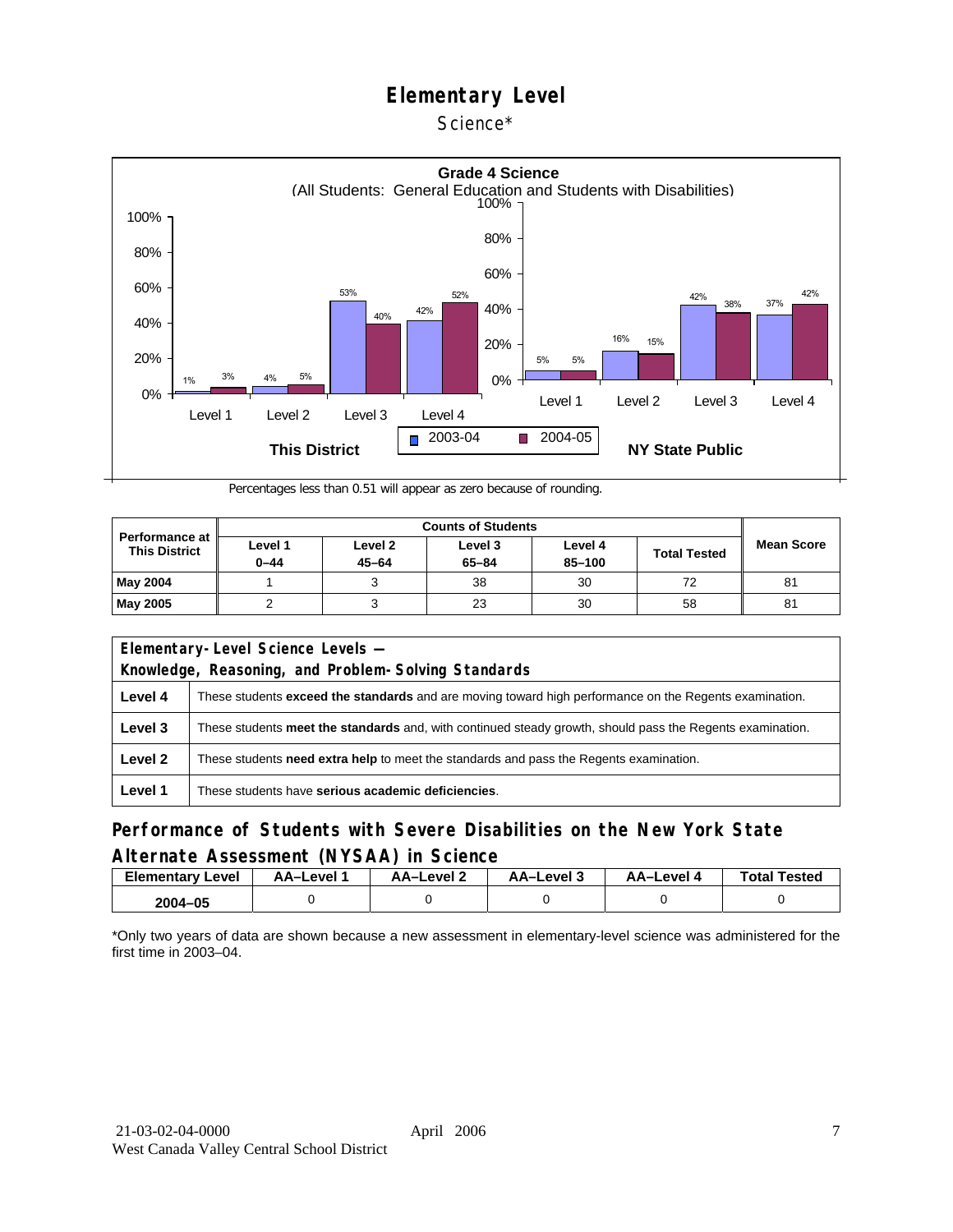



Percentages less than 0.51 will appear as zero because of rounding.

| <b>Performance at</b><br><b>This District</b> | Level 1<br>527-657 | Level 2<br>658-696 | Level 3<br>697-736 | Level 4<br>737-830 | <b>Total Tested</b> | <b>Mean Score</b> |
|-----------------------------------------------|--------------------|--------------------|--------------------|--------------------|---------------------|-------------------|
| January 2003                                  |                    | 41                 | 27                 |                    | 80                  | 689               |
| January 2004                                  |                    | 40                 | 37                 |                    | 83                  | 699               |
| January 2005                                  |                    | 38                 | 38                 |                    | 87                  | 697               |

|         | Middle-Level English Language Arts Levels — Listening, Reading, and Writing Standards                     |  |  |  |  |
|---------|-----------------------------------------------------------------------------------------------------------|--|--|--|--|
| Level 4 | These students exceed the standards and are moving toward high performance on the Regents examination.    |  |  |  |  |
| Level 3 | These students meet the standards and, with continued steady growth, should pass the Regents examination. |  |  |  |  |
| Level 2 | These students <b>need extra help</b> to meet the standards and pass the Regents examination.             |  |  |  |  |
| Level 1 | These students have serious academic deficiencies.                                                        |  |  |  |  |

**Performance of Limited English Proficient Students Taking the New York State English as a Second Language Achievement Test (NYSESLAT) as the Measure of English Language Arts Achievement**

| Grade 8 | ∟evel <i>*</i> | _evel 2 | Levels 3 & 4 | <b>Total Tested</b> |
|---------|----------------|---------|--------------|---------------------|
| 2005    |                |         |              |                     |

**Performance of Students with Severe Disabilities on the New York State Alternate Assessment (NYSAA) in English** 

| <b>Middle Level</b> | AA–Level | AA-Level 2 | AA-Level 3 | AA-Level 4 | <b>Total Tested</b> |
|---------------------|----------|------------|------------|------------|---------------------|
| 2004-05             |          |            |            |            |                     |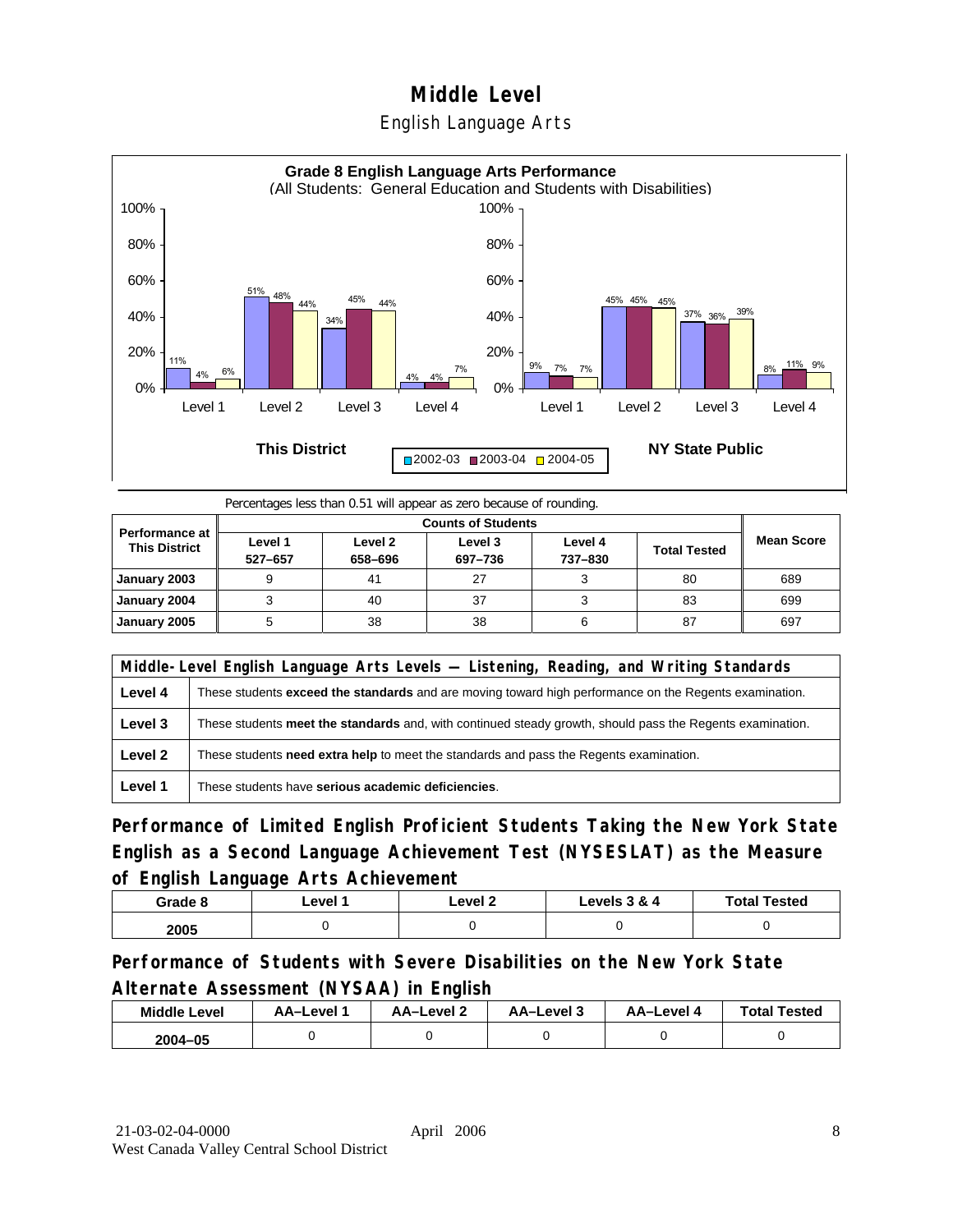### **Mathematics**



Percentages less than 0.51 will appear as zero because of rounding.

|                                               |                    | <b>Counts of Students</b> |                    |                    |                     |                   |  |  |  |
|-----------------------------------------------|--------------------|---------------------------|--------------------|--------------------|---------------------|-------------------|--|--|--|
| <b>Performance at</b><br><b>This District</b> | Level 1<br>517-680 | Level 2<br>681-715        | Level 3<br>716-759 | Level 4<br>760-882 | <b>Total Tested</b> | <b>Mean Score</b> |  |  |  |
| May 2003                                      |                    | 22                        | 47                 |                    | 79                  | 719               |  |  |  |
| May 2004                                      |                    | 25                        | 45                 |                    | 81                  | 724               |  |  |  |
| May 2005                                      |                    | 32                        | 48                 |                    | 88                  | 721               |  |  |  |

|         | Middle-Level Mathematics Levels — Knowledge, Reasoning, and Problem-Solving Standards                         |  |  |  |  |
|---------|---------------------------------------------------------------------------------------------------------------|--|--|--|--|
| Level 4 | These students <b>exceed the standards</b> and are moving toward high performance on the Regents examination. |  |  |  |  |
| Level 3 | These students meet the standards and, with continued steady growth, should pass the Regents examination.     |  |  |  |  |
| Level 2 | These students need extra help to meet the standards and pass the Regents examination.                        |  |  |  |  |
| Level 1 | These students have serious academic deficiencies.                                                            |  |  |  |  |

### **Performance of Students with Severe Disabilities on the New York State Alternate Assessment (NYSAA) in Mathematics**

| <b>Middle Level</b> | AA-Level | AA-Level 2 | AA-Level 3 | AA-Level 4 | <b>Total Tested</b> |
|---------------------|----------|------------|------------|------------|---------------------|
| 2004-05             |          |            |            |            |                     |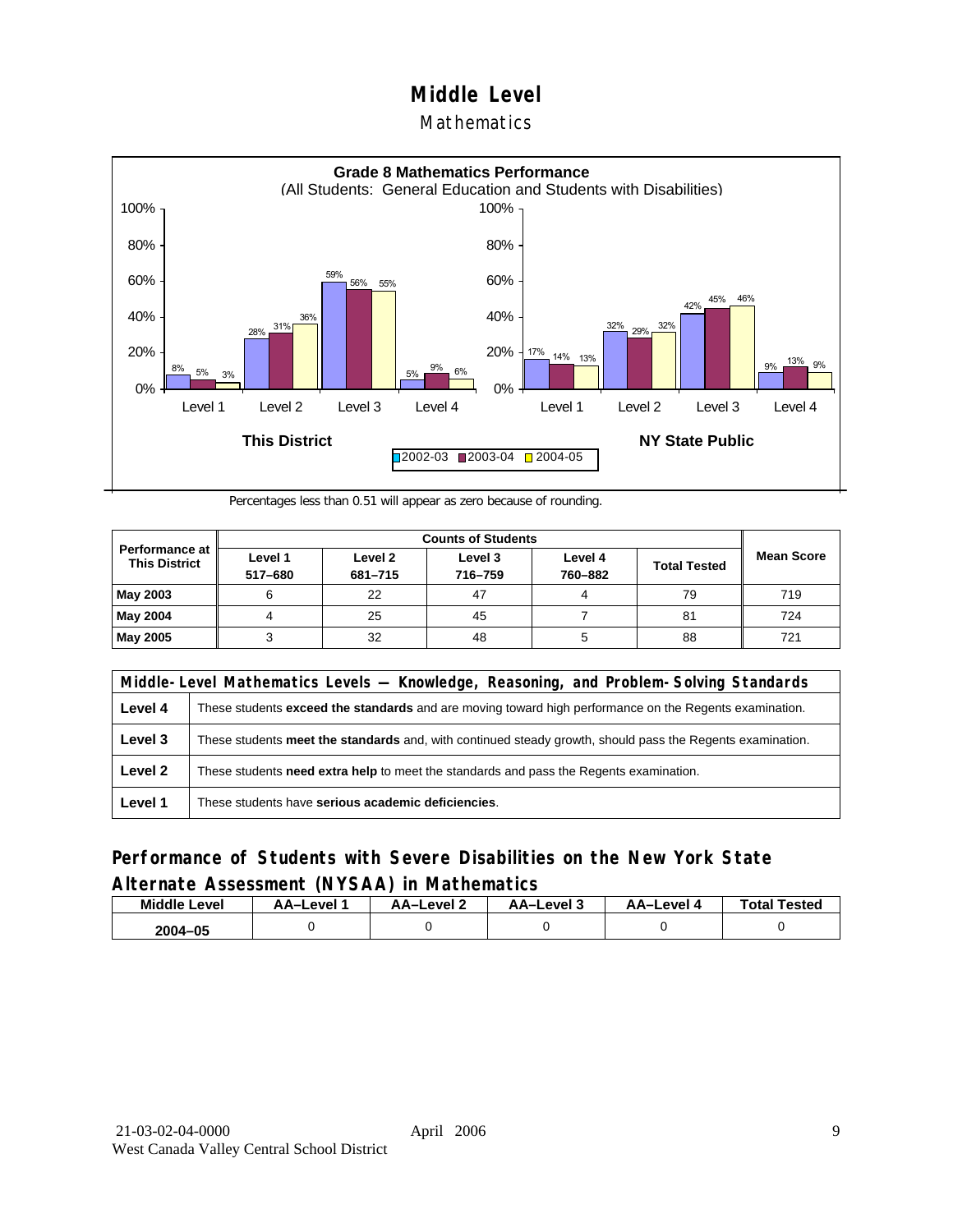#### **Science**



#### Percentages less than 0.51 will appear as zero because of rounding.

| <b>Performance at This District</b> |                             |         | <b>Mean Score</b>  |         |         |              |    |
|-------------------------------------|-----------------------------|---------|--------------------|---------|---------|--------------|----|
|                                     |                             | Level 1 | Level <sub>2</sub> | Level 3 | Level 4 | Total Tested |    |
| January/                            | <b>Middle-Level Science</b> |         | 10                 | 47      | 19      |              |    |
| <b>June 2003</b>                    | <b>Regents Science</b>      |         |                    |         |         |              |    |
| January/                            | <b>Middle-Level Science</b> |         |                    | 43      | 34      | 80           | 82 |
| <b>June 2004</b>                    | <b>Regents Science</b>      |         |                    |         |         |              |    |
| January/                            | <b>Middle-Level Science</b> |         |                    | 55      | 20      | 85           |    |
| <b>June 2005</b>                    | <b>Regents Science</b>      |         |                    |         |         |              |    |

|                    | Middle-Level Science Levels — Knowledge, Reasoning, and Problem-Solving Standards*                                                                                                             |  |  |  |  |
|--------------------|------------------------------------------------------------------------------------------------------------------------------------------------------------------------------------------------|--|--|--|--|
| Level 4            | These students exceed the standards on the middle-level science test and are moving toward high performance<br>on the Regents examinations or score 85-100 on a Regents science examination.   |  |  |  |  |
| Level 3            | These students meet the standards on the middle-level science test and, with continued steady growth, should<br>pass the Regents examinations or score 65–84 on a Regents science examination. |  |  |  |  |
| Level <sub>2</sub> | These students need extra help to meet the standards for middle-level science and to pass the Regents<br>examinations or score 55-64 on a Regents science examination.                         |  |  |  |  |
| Level 1            | These students have serious academic deficiencies as evidenced in the middle-level science test or score 0–54<br>on a Regents science examination.                                             |  |  |  |  |

\*Students may demonstrate proficiency in middle-level science by scoring at Level 3 or above on the middle-level science test or by scoring 65 or above on a Regents examination in science.

### **Performance of Students with Severe Disabilities on the New York State Alternate Assessment (NYSAA) in Science**

| <b>Middle Level</b> | AA–Level | AA–Level 2 | AA-Level 3 | AA–Level | <b>Tested</b><br>Total. |
|---------------------|----------|------------|------------|----------|-------------------------|
| 2004-05             |          |            |            |          |                         |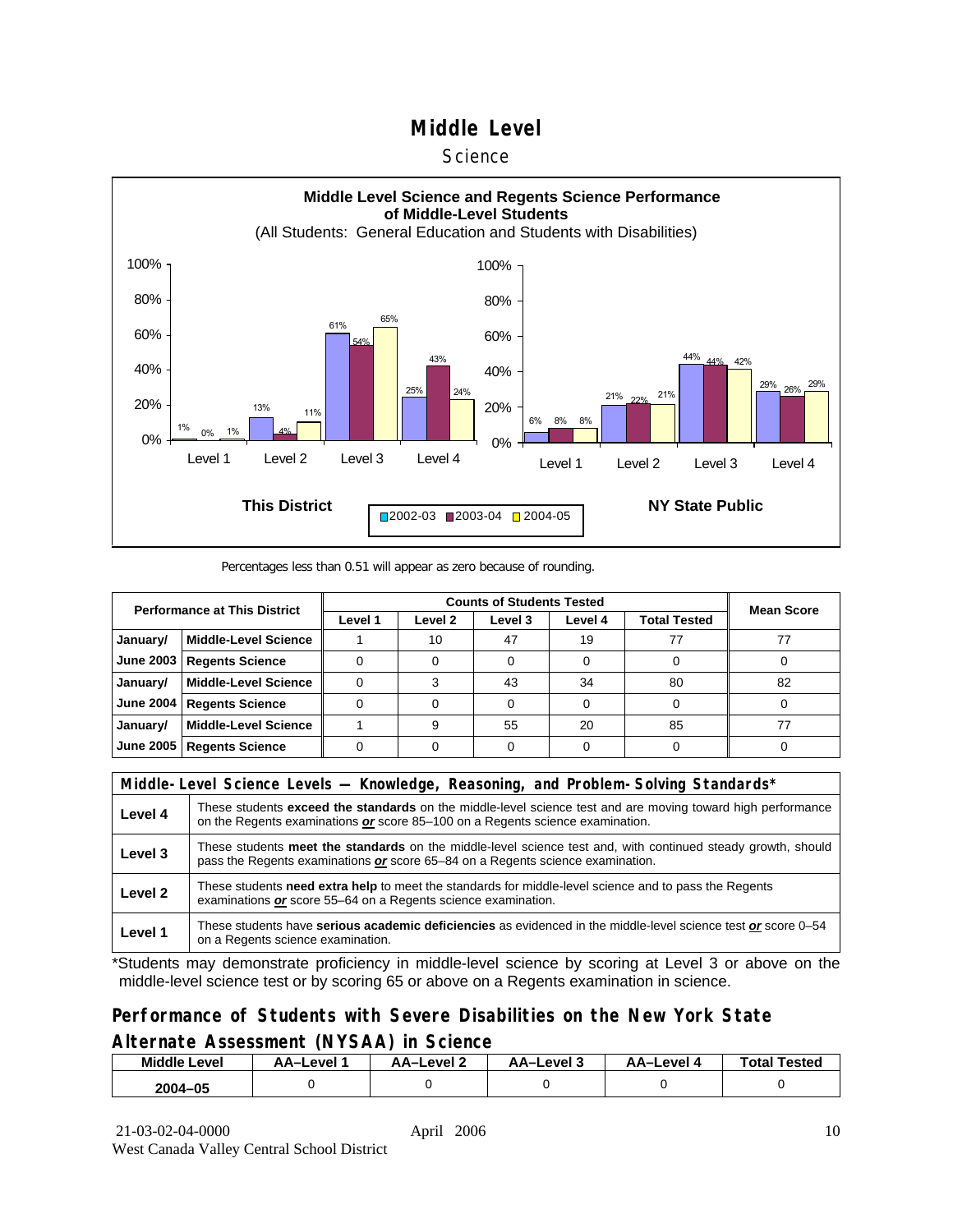# **High School English Achievement after Four Years of Instruction**

 The graphs and tables below present performance of the 1999, 2000, and 2001 district accountability cohort members, four years after entering grade 9, in meeting the graduation assessment requirement in English. In the graph, students passing approved alternatives to this examination are counted as scoring in the 65 to 84 range. RCT results are not included in the graph. The data in these tables and charts show the performance of the cohorts as of June  $30<sup>th</sup>$  of the fourth year after first entering grade 9.



Percentages less than 0.51 will appear as zero because of rounding.

|             | English Graduation Requirement Achievement after Four Years of High School* |                                          |                                           |                                           |                                            |                                       |  |  |  |  |  |  |
|-------------|-----------------------------------------------------------------------------|------------------------------------------|-------------------------------------------|-------------------------------------------|--------------------------------------------|---------------------------------------|--|--|--|--|--|--|
|             | <b>Cohort Members</b><br><b>All Students</b>                                | <b>Highest Score</b><br>Between 0 and 54 | <b>Highest Score</b><br>Between 55 and 64 | <b>Highest Score</b><br>Between 65 and 84 | <b>Highest Score</b><br>Between 85 and 100 | Approved<br><b>Alternative Credit</b> |  |  |  |  |  |  |
| 1999 Cohort | 67                                                                          |                                          |                                           | 27                                        | 22                                         |                                       |  |  |  |  |  |  |
| 2000 Cohort | 63                                                                          |                                          |                                           | 39                                        | 15                                         |                                       |  |  |  |  |  |  |
| 2001 Cohort |                                                                             |                                          |                                           | 38                                        | 24                                         |                                       |  |  |  |  |  |  |

\*Assessments used to determine counts in this table include the Regents examination in comprehensive English, the component retest in English, and approved alternatives.

| Performance of Students Who Took the Regents<br><b>Competency Tests in Reading and Writing to</b><br>Meet the Graduation Requirement* |                        |                                                |  |  |  |  |  |  |  |
|---------------------------------------------------------------------------------------------------------------------------------------|------------------------|------------------------------------------------|--|--|--|--|--|--|--|
|                                                                                                                                       | <b>Passed the RCTs</b> | <b>Failed RCT in Reading</b><br>and/or Writing |  |  |  |  |  |  |  |
| 1999 Cohort                                                                                                                           |                        |                                                |  |  |  |  |  |  |  |
| 2000 Cohort                                                                                                                           |                        |                                                |  |  |  |  |  |  |  |
| 2001 Cohort                                                                                                                           |                        |                                                |  |  |  |  |  |  |  |

\*Includes only students eligible for the safety net who did not score 55 or higher on the Regents examination or an approved alternative.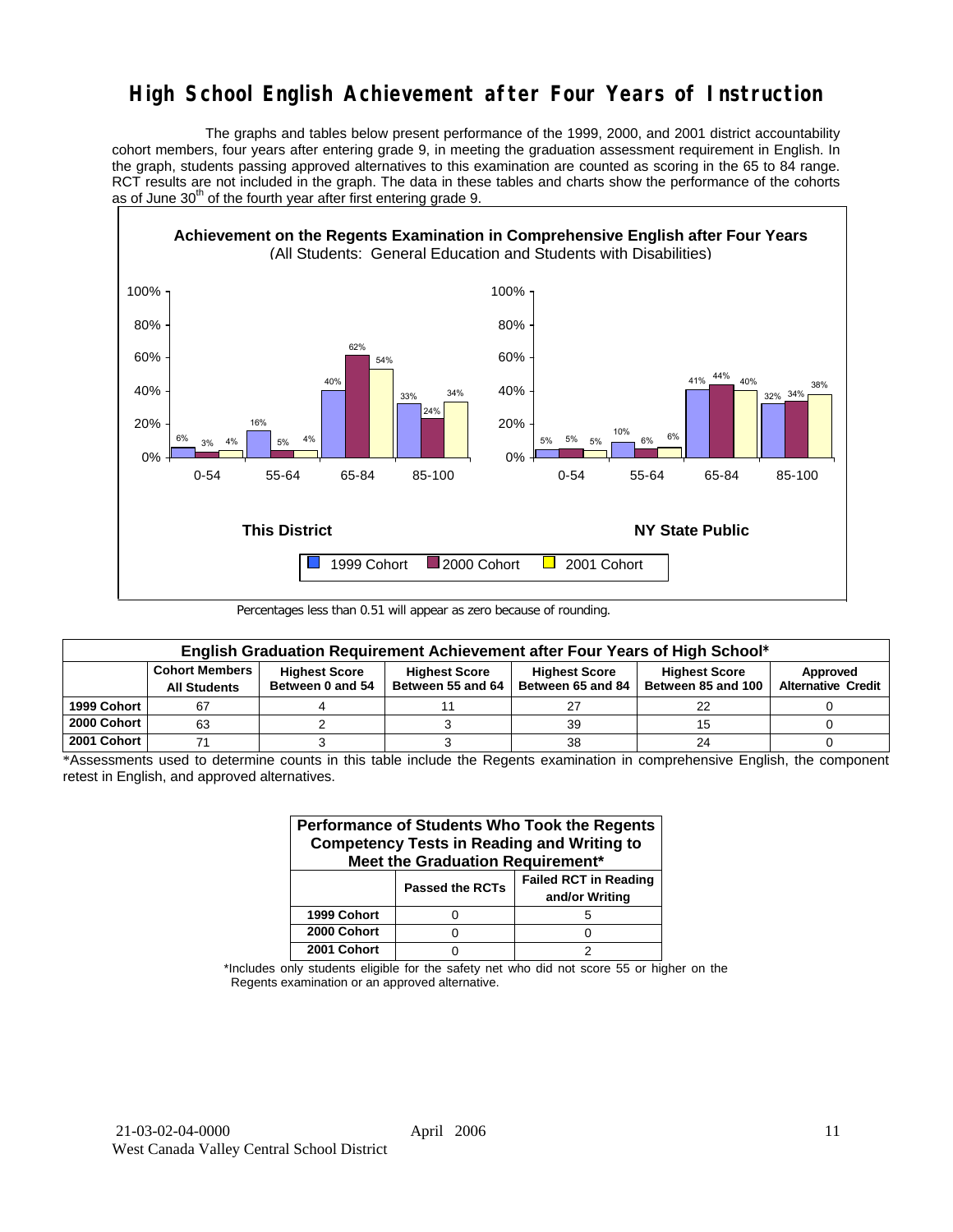# **High School Mathematics Achievement after Four Years of Instruction**

The graphs and tables below present performance of the 1999, 2000, and 2001 district accountability cohort members, four years after entering grade 9, in meeting the graduation assessment requirement in mathematics. In the graph, students passing approved alternatives to these examinations are counted as scoring in the 65 to 84 range. RCT results are not included in the graph. The data in these tables and charts show the performance of the cohorts as of June  $30<sup>th</sup>$  of the fourth year after first entering grade 9.



Percentages less than 0.51 will appear as zero because of rounding.

|             | Mathematics Graduation Requirement Achievement after Four Years of High School* |  |                      |                      |                                                                                            |          |  |  |  |  |  |
|-------------|---------------------------------------------------------------------------------|--|----------------------|----------------------|--------------------------------------------------------------------------------------------|----------|--|--|--|--|--|
|             | <b>Highest Score</b><br><b>Cohort Members</b>                                   |  | <b>Highest Score</b> | <b>Highest Score</b> |                                                                                            | Approved |  |  |  |  |  |
|             | <b>All Students</b>                                                             |  |                      |                      | Between 0 and 54 Between 55 and 64 Between 65 and 84 Between 85 and 100 Alternative Credit |          |  |  |  |  |  |
| 1999 Cohort |                                                                                 |  |                      | 19                   | 39                                                                                         |          |  |  |  |  |  |
| 2000 Cohort | 63                                                                              |  |                      | 28                   | 26                                                                                         |          |  |  |  |  |  |
| 2001 Cohort |                                                                                 |  |                      | 37                   | 28                                                                                         |          |  |  |  |  |  |

\*Assessments used to determine counts in this table include a Regents examination in mathematics, the component retest in mathematics and approved alternatives.

| Performance of Students Who Took the Regents<br><b>Competency Test in Mathematics to Meet the</b><br><b>Graduation Requirement*</b> |                       |                                          |  |  |  |  |  |  |
|-------------------------------------------------------------------------------------------------------------------------------------|-----------------------|------------------------------------------|--|--|--|--|--|--|
|                                                                                                                                     | <b>Passed the RCT</b> | <b>Failed at Least</b><br><b>One RCT</b> |  |  |  |  |  |  |
| 1999 Cohort                                                                                                                         |                       |                                          |  |  |  |  |  |  |
| 2000 Cohort                                                                                                                         |                       |                                          |  |  |  |  |  |  |
| 2001 Cohort                                                                                                                         |                       |                                          |  |  |  |  |  |  |

\*Includes only students eligible for the safety net who did not score 55 or higher on the Regents examination or an approved alternative.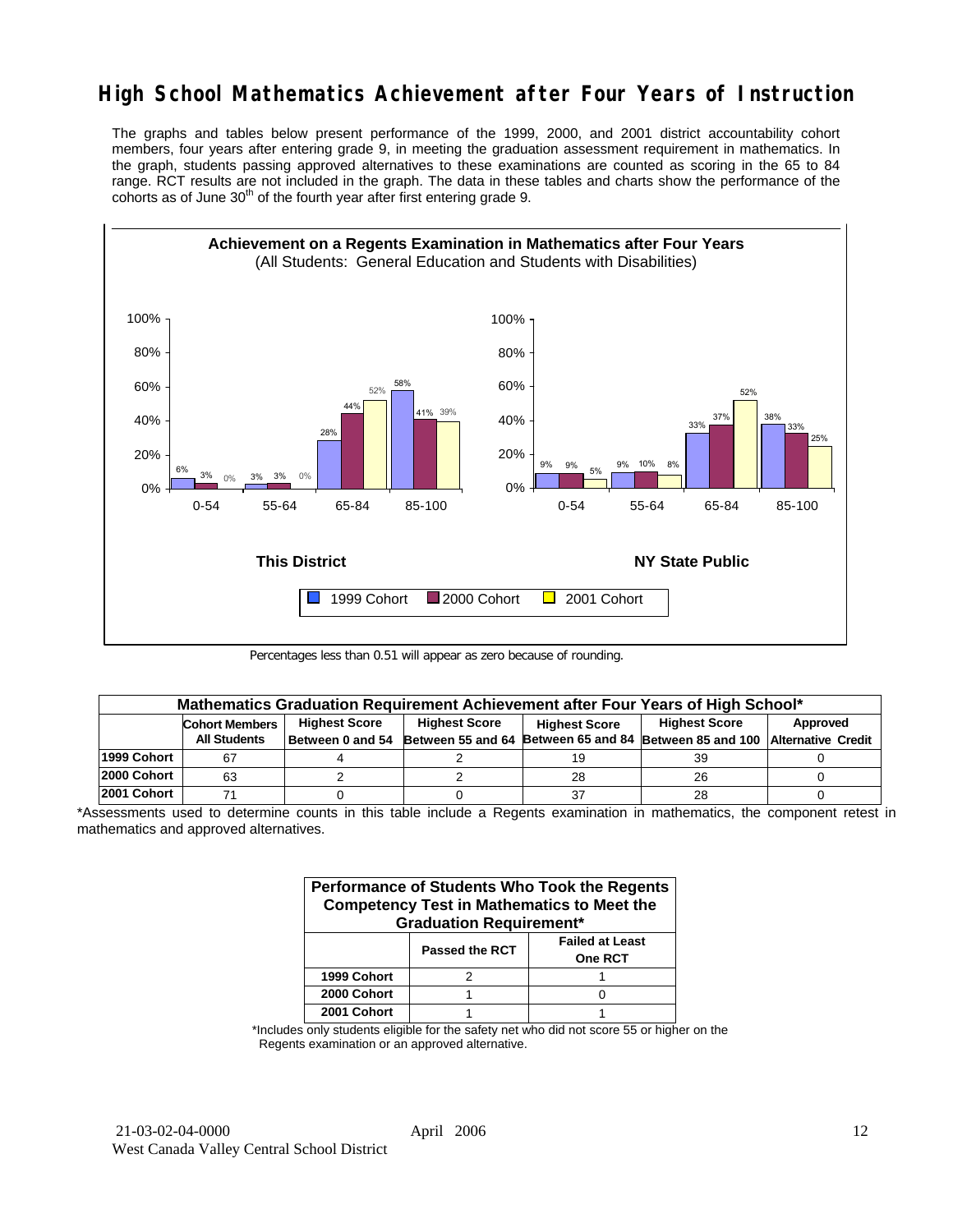# **Cohort Graduation Rates**

 Students were counted as graduates if they earned a local diploma with or without a Regents endorsement by August 31<sup>st</sup> of the fourth year after first entering grade 9. The graduation-rate cohort includes students who transferred to general education development (GED) programs. These students were not counted in the 1998, 1999, and 2000 district accountability cohorts for English and mathematics.



Percentages less than 0.51 will appear as zero because of rounding.

|             | <b>Cohort Graduation Rates</b>   |                                |                                                                      |                            |  |  |  |  |  |  |  |
|-------------|----------------------------------|--------------------------------|----------------------------------------------------------------------|----------------------------|--|--|--|--|--|--|--|
|             | <b>Cohort</b><br>Members*<br>(a) | <b>Transfers to GED</b><br>(b) | <b>Graduation Rate</b><br><b>Cohort</b><br><b>Members</b><br>$(a+b)$ | <b>Number</b><br>Graduated |  |  |  |  |  |  |  |
| 1998 Cohort | 78                               |                                | 78                                                                   | 74                         |  |  |  |  |  |  |  |
| 1999 Cohort | 65                               |                                | 67                                                                   | 61                         |  |  |  |  |  |  |  |
| 2000 Cohort | 62                               |                                | 63                                                                   | 55                         |  |  |  |  |  |  |  |

 $*$ Count as of August 31 $*$  of the fourth year after first entering grade 9.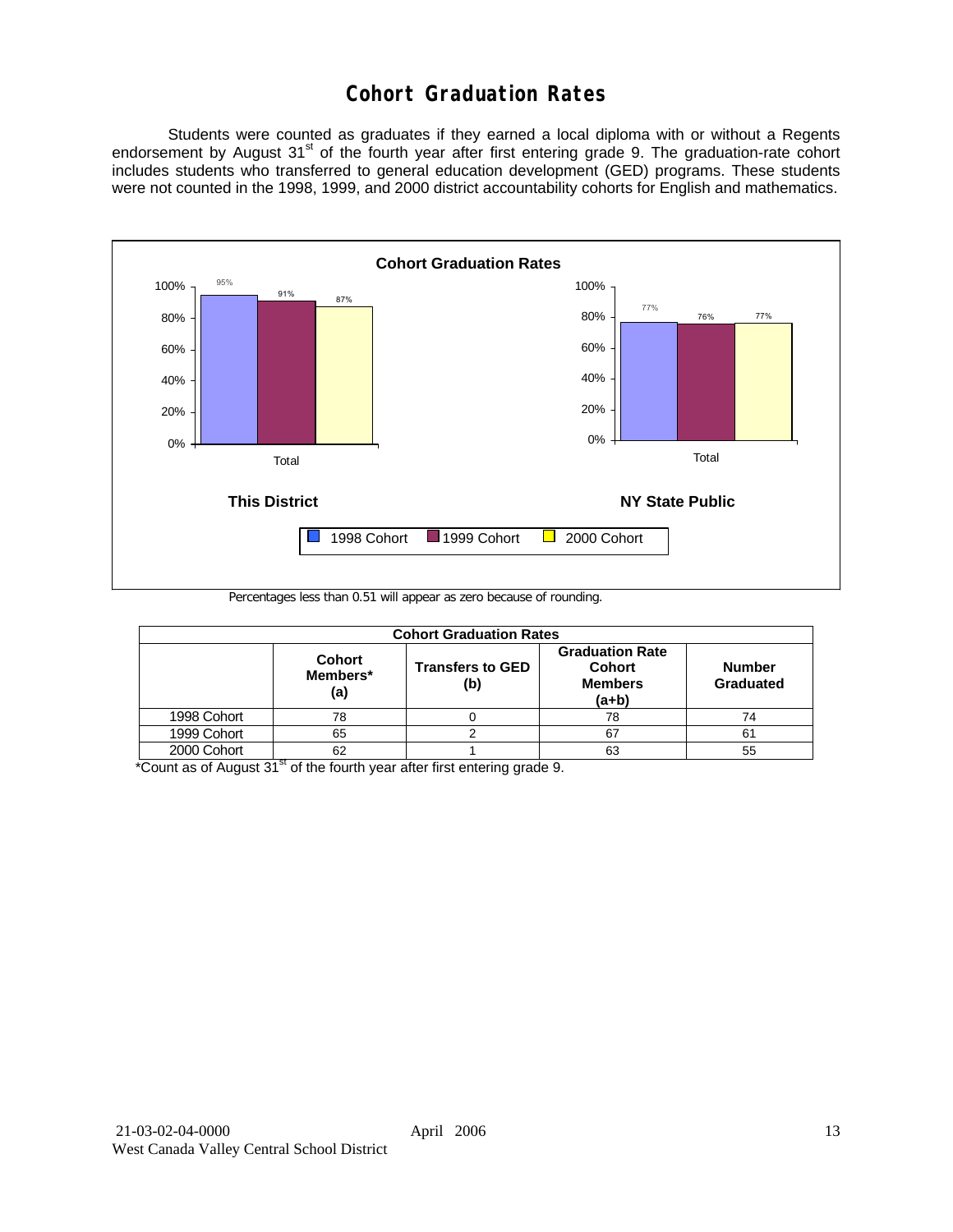# **Analysis of Student Subgroup Performance**

Historically, on State assessments the average performance of Black, Hispanic, and Native American students has been lower than that of White and Asian students. Similarly, students from lowincome families have not performed as well as those from higher income families. A high priority of the Board of Regents is to eliminate these gaps in student performance. In addition, Title I of the federal Elementary and Secondary Education Act includes explicit requirements "to ensure that students served by Title I are given the same opportunity to achieve to high standards and are held to the same high expectations as all students in each State."

This section of the district report card provides performance data for two years by racial/ethnic group, disability status, gender, English proficiency status, income level, and migrant status. The purpose of the student subgroup analyses is to determine if students who perform below the standards in any district tend to fall into particular groups, such as minority students, limited English proficient students, or economically disadvantaged students. If these analyses provide evidence that students in one of the groups achieve at a lower level than other students, the district should examine the reasons for this lower performance and make necessary changes in curriculum, instruction, and student support services to remedy these performance gaps. If your district did not report data for the 2004–05 school year for a subject and grade, a table showing data for subgroups in that subject and grade will not be included in the *Analysis*.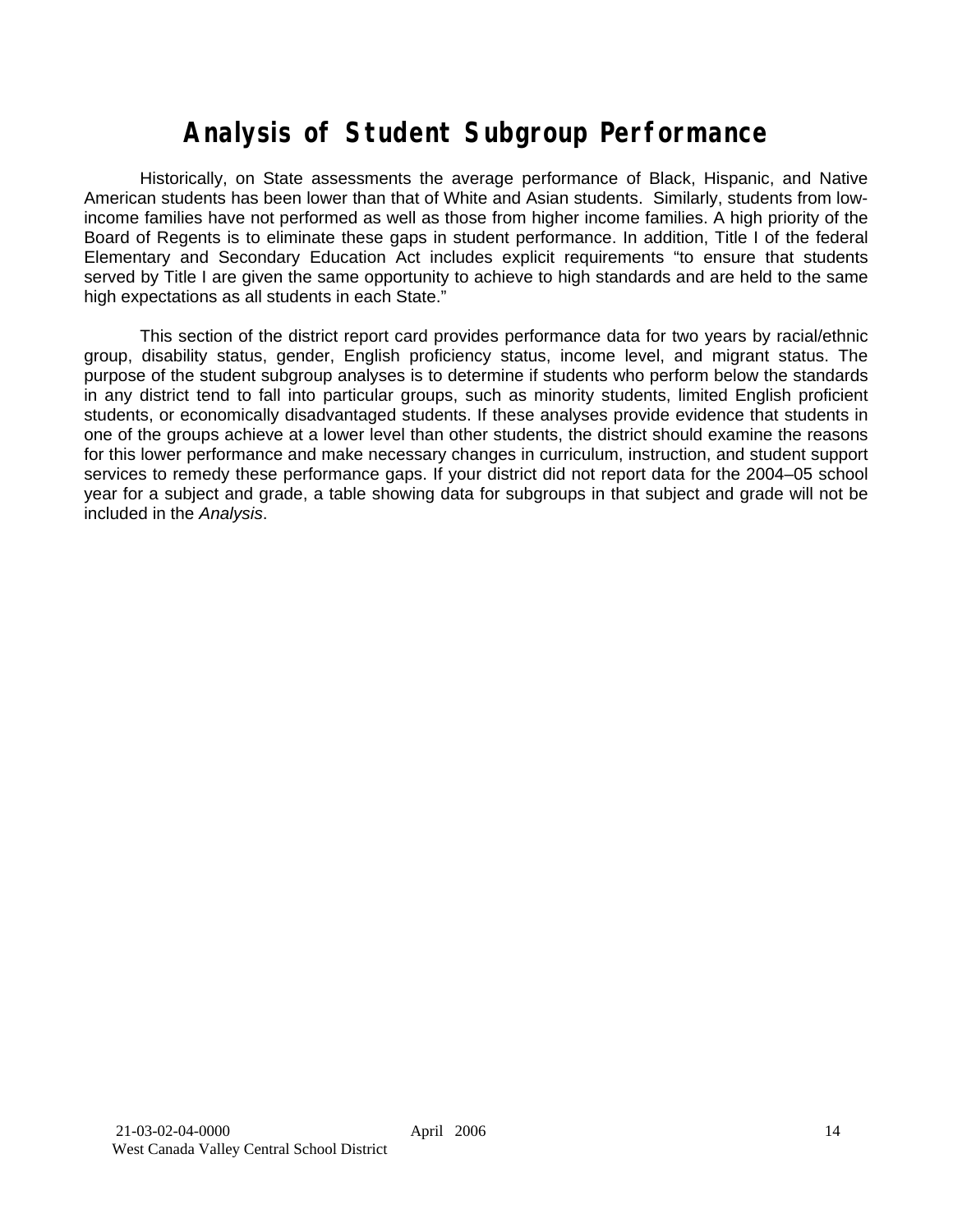# English Language Arts

|                                              |                |         | 2003-04                                                           |    | 2004-05        |         |                                                                   |     |  |
|----------------------------------------------|----------------|---------|-------------------------------------------------------------------|----|----------------|---------|-------------------------------------------------------------------|-----|--|
| <b>Student Subgroup</b>                      | <b>Total</b>   |         | <b>Percentages of Tested</b><br><b>Students Scoring at Levels</b> |    | <b>Total</b>   |         | <b>Percentages of Tested</b><br><b>Students Scoring at Levels</b> |     |  |
|                                              | <b>Tested</b>  | $2 - 4$ | $3 - 4$                                                           | 4  | <b>Tested</b>  | $2 - 4$ | $3 - 4$                                                           | 4   |  |
| <b>Results by Race/Ethnicity</b>             |                |         |                                                                   |    |                |         |                                                                   |     |  |
| American Indian/Alaskan Native               | $\mathbf 0$    | 0%      | 0%                                                                | 0% | $\mathbf 0$    | 0%      | 0%                                                                | 0%  |  |
| <b>Black</b>                                 | $\mathbf 0$    | 0%      | 0%                                                                | 0% | $\Omega$       | 0%      | 0%                                                                | 0%  |  |
| Hispanic                                     | $\mathbf 0$    | 0%      | 0%                                                                | 0% | 0              | 0%      | 0%                                                                | 0%  |  |
| Asian or Pacific Islander                    | $\mathbf 0$    | 0%      | 0%                                                                | 0% | 0              | 0%      | 0%                                                                | 0%  |  |
| White                                        | 73             | 97%     | 60%                                                               | 4% | 58             | 93%     | 74%                                                               | 17% |  |
| Total                                        | 73             | 97%     | 60%                                                               | 4% | 58             | 93%     | 74%                                                               | 17% |  |
| Small Group Totals (s)                       | $\mathbf 0$    | 0%      | 0%                                                                | 0% | $\Omega$       | 0%      | 0%                                                                | 0%  |  |
| <b>Results by Disability Status</b>          |                |         |                                                                   |    |                |         |                                                                   |     |  |
| General-education students                   | 64             | 97%     | 66%                                                               | 5% | 52             | 98%     | 79%                                                               | 19% |  |
| Students with disabilities                   | 9              | 100%    | 22%                                                               | 0% | 6              | 50%     | 33%                                                               | 0%  |  |
| Total                                        | 73             | 97%     | 60%                                                               | 4% | 58             | 93%     | 74%                                                               | 17% |  |
| <b>Results by Gender</b>                     |                |         |                                                                   |    |                |         |                                                                   |     |  |
| Female                                       | 43             | 95%     | 70%                                                               | 7% | 32             | 97%     | 81%                                                               | 22% |  |
| Male                                         | 30             | 100%    | 47%                                                               | 0% | 26             | 88%     | 65%                                                               | 12% |  |
| Total                                        | 73             | 97%     | 60%                                                               | 4% | 58             | 93%     | 74%                                                               | 17% |  |
| <b>Results by English Proficiency Status</b> |                |         |                                                                   |    |                |         |                                                                   |     |  |
| English proficient                           | 71             | s       | s                                                                 | s  | 56             | s       | s                                                                 | s   |  |
| Limited English proficient                   | $\overline{2}$ | s       | $\mathbf s$                                                       | s  | $\overline{2}$ | s       | s                                                                 | s   |  |
| Total                                        | 73             | 97%     | 60%                                                               | 4% | 58             | 93%     | 74%                                                               | 17% |  |
| <b>Results by Income Level</b>               |                |         |                                                                   |    |                |         |                                                                   |     |  |
| Economically disadvantaged                   | 19             | 89%     | 47%                                                               | 0% | 0              | 0%      | 0%                                                                | 0%  |  |
| Not disadvantaged                            | 54             | 100%    | 65%                                                               | 6% | 58             | 93%     | 74%                                                               | 17% |  |
| Total                                        | 73             | 97%     | 60%                                                               | 4% | 58             | 93%     | 74%                                                               | 17% |  |
| <b>Results by Migrant Status</b>             |                |         |                                                                   |    |                |         |                                                                   |     |  |
| Migrant family                               | $\mathbf 0$    | 0%      | 0%                                                                | 0% | 0              | 0%      | 0%                                                                | 0%  |  |
| Not migrant family                           | 73             | 97%     | 60%                                                               | 4% | 58             | 93%     | 74%                                                               | 17% |  |
| Total                                        | 73             | 97%     | 60%                                                               | 4% | 58             | 93%     | 74%                                                               | 17% |  |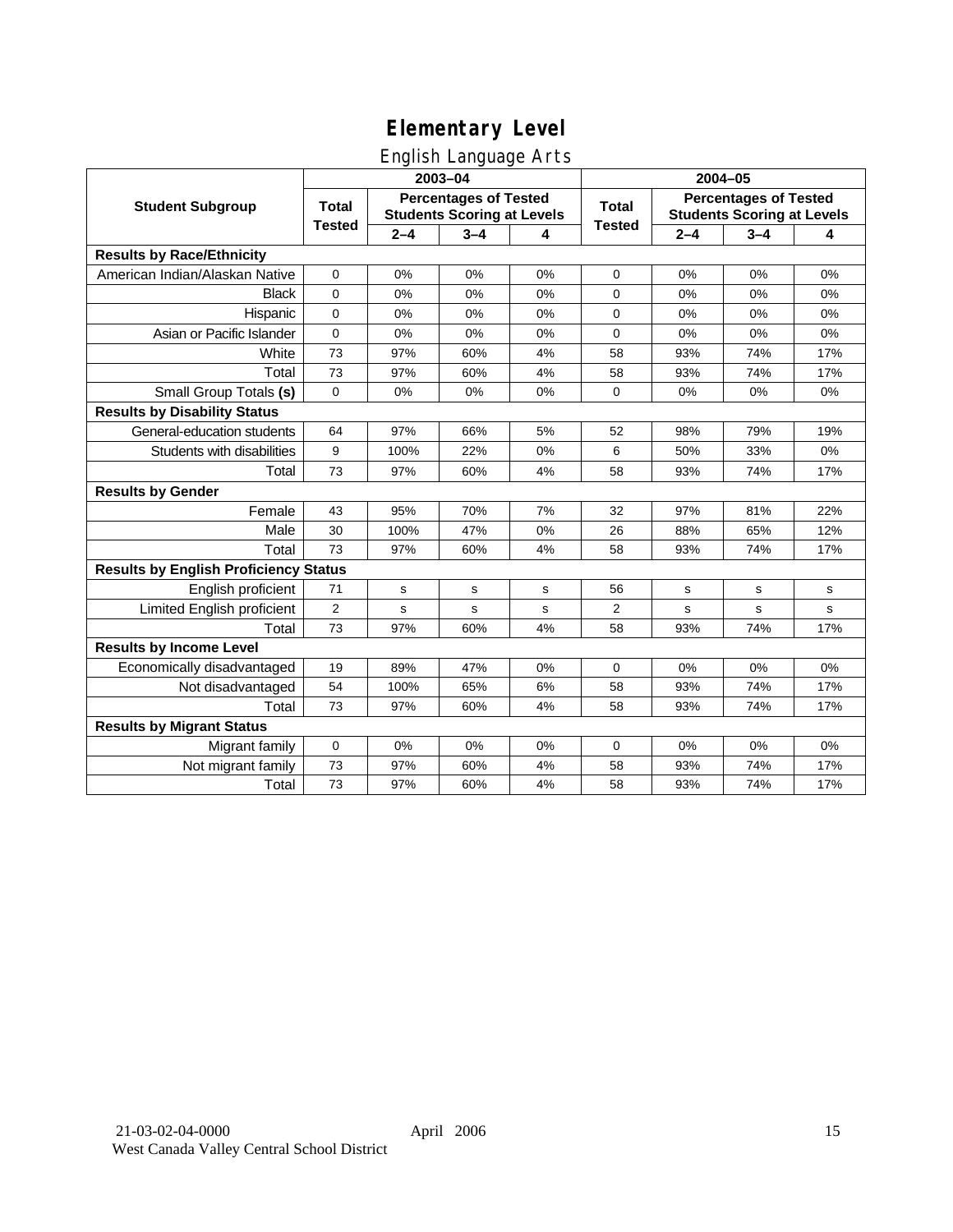### Mathematics

|                                              |                |             | 2003-04                                                           |     | 2004-05        |         |                                                                   |             |
|----------------------------------------------|----------------|-------------|-------------------------------------------------------------------|-----|----------------|---------|-------------------------------------------------------------------|-------------|
| <b>Student Subgroup</b>                      | <b>Total</b>   |             | <b>Percentages of Tested</b><br><b>Students Scoring at Levels</b> |     | Total          |         | <b>Percentages of Tested</b><br><b>Students Scoring at Levels</b> |             |
|                                              | <b>Tested</b>  | $2 - 4$     | $3 - 4$                                                           | 4   | <b>Tested</b>  | $2 - 4$ | $3 - 4$                                                           | 4           |
| <b>Results by Race/Ethnicity</b>             |                |             |                                                                   |     |                |         |                                                                   |             |
| American Indian/Alaskan Native               | $\mathbf{0}$   | 0%          | 0%                                                                | 0%  | $\mathbf 0$    | 0%      | 0%                                                                | 0%          |
| <b>Black</b>                                 | $\Omega$       | 0%          | 0%                                                                | 0%  | $\Omega$       | 0%      | 0%                                                                | 0%          |
| Hispanic                                     | $\Omega$       | 0%          | 0%                                                                | 0%  | $\mathbf 0$    | 0%      | 0%                                                                | 0%          |
| Asian or Pacific Islander                    | $\mathbf{0}$   | 0%          | 0%                                                                | 0%  | $\mathbf 0$    | 0%      | 0%                                                                | 0%          |
| White                                        | 72             | 97%         | 86%                                                               | 15% | 58             | 97%     | 93%                                                               | 29%         |
| Total                                        | 72             | 97%         | 86%                                                               | 15% | 58             | 97%     | 93%                                                               | 29%         |
| Small Group Totals (s)                       | $\mathbf 0$    | 0%          | 0%                                                                | 0%  | 0              | 0%      | 0%                                                                | 0%          |
| <b>Results by Disability Status</b>          |                |             |                                                                   |     |                |         |                                                                   |             |
| General-education students                   | 63             | 97%         | 90%                                                               | 17% | 52             | 100%    | 96%                                                               | 31%         |
| Students with disabilities                   | 9              | 100%        | 56%                                                               | 0%  | 6              | 67%     | 67%                                                               | 17%         |
| Total                                        | 72             | 97%         | 86%                                                               | 15% | 58             | 97%     | 93%                                                               | 29%         |
| <b>Results by Gender</b>                     |                |             |                                                                   |     |                |         |                                                                   |             |
| Female                                       | 42             | 98%         | 88%                                                               | 24% | 33             | 100%    | 97%                                                               | 33%         |
| Male                                         | 30             | 97%         | 83%                                                               | 3%  | 25             | 92%     | 88%                                                               | 24%         |
| Total                                        | 72             | 97%         | 86%                                                               | 15% | 58             | 97%     | 93%                                                               | 29%         |
| <b>Results by English Proficiency Status</b> |                |             |                                                                   |     |                |         |                                                                   |             |
| English proficient                           | 70             | $\mathbf s$ | $\mathbf s$                                                       | s   | 56             | s       | $\mathbf s$                                                       | $\mathbf s$ |
| Limited English proficient                   | $\overline{2}$ | s           | s                                                                 | s   | $\overline{2}$ | s       | s                                                                 | s           |
| Total                                        | 72             | 97%         | 86%                                                               | 15% | 58             | 97%     | 93%                                                               | 29%         |
| <b>Results by Income Level</b>               |                |             |                                                                   |     |                |         |                                                                   |             |
| Economically disadvantaged                   | 19             | 95%         | 68%                                                               | 5%  | $\mathbf 0$    | 0%      | 0%                                                                | 0%          |
| Not disadvantaged                            | 53             | 98%         | 92%                                                               | 19% | 58             | 97%     | 93%                                                               | 29%         |
| Total                                        | 72             | 97%         | 86%                                                               | 15% | 58             | 97%     | 93%                                                               | 29%         |
| <b>Results by Migrant Status</b>             |                |             |                                                                   |     |                |         |                                                                   |             |
| Migrant family                               | 0              | 0%          | 0%                                                                | 0%  | 0              | 0%      | 0%                                                                | 0%          |
| Not migrant family                           | 72             | 97%         | 86%                                                               | 15% | 58             | 97%     | 93%                                                               | 29%         |
| Total                                        | 72             | 97%         | 86%                                                               | 15% | 58             | 97%     | 93%                                                               | 29%         |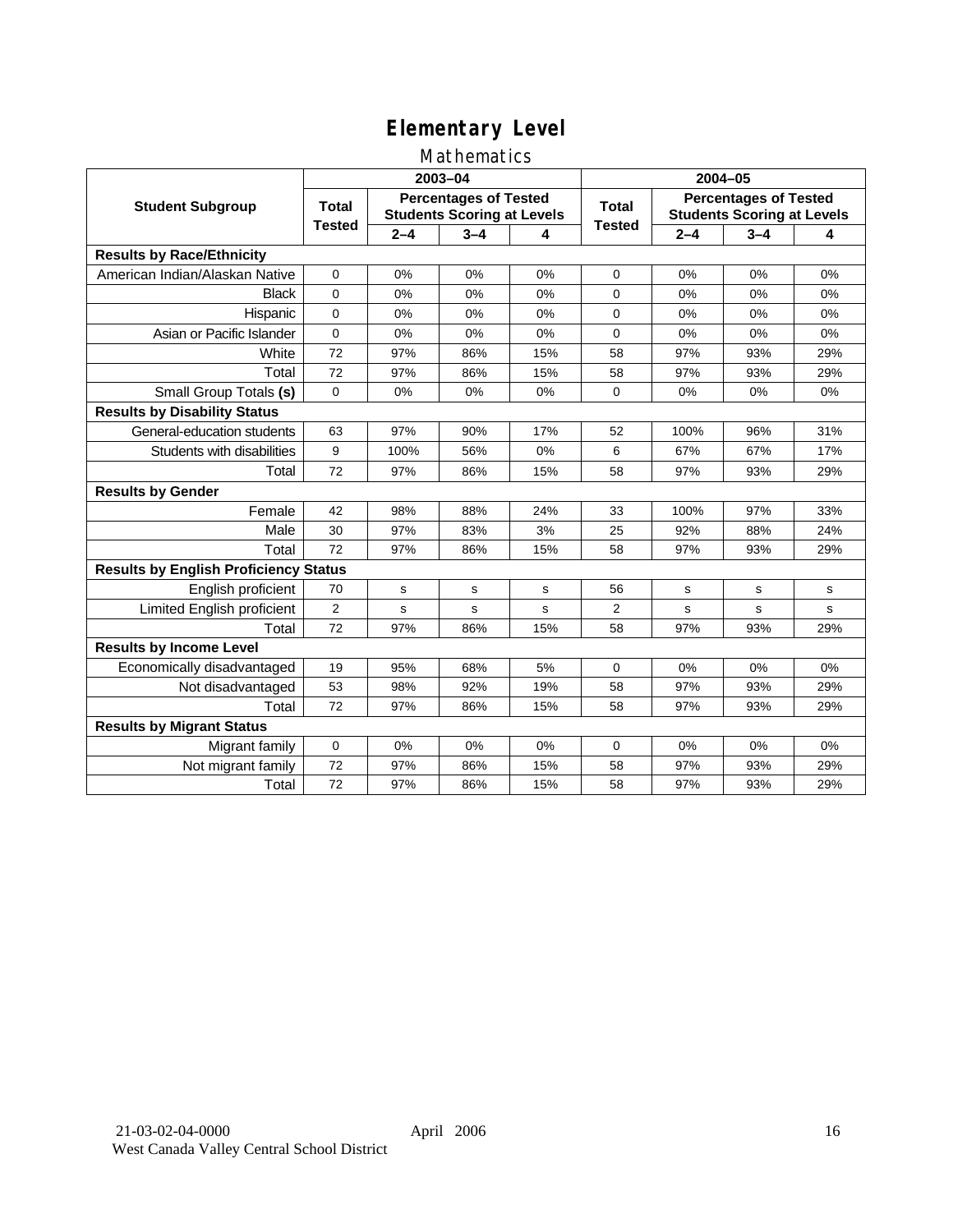### **Science**

|                                              | 2003-04                       |         |                                                                   |     | 2004-05                       |         |                                                                   |     |
|----------------------------------------------|-------------------------------|---------|-------------------------------------------------------------------|-----|-------------------------------|---------|-------------------------------------------------------------------|-----|
| <b>Student Subgroup</b>                      | <b>Total</b><br><b>Tested</b> |         | <b>Percentages of Tested</b><br><b>Students Scoring at Levels</b> |     | <b>Total</b><br><b>Tested</b> |         | <b>Percentages of Tested</b><br><b>Students Scoring at Levels</b> |     |
|                                              |                               | $2 - 4$ | $3 - 4$                                                           | 4   |                               | $2 - 4$ | $3 - 4$                                                           | 4   |
| <b>Results by Race/Ethnicity</b>             |                               |         |                                                                   |     |                               |         |                                                                   |     |
| American Indian/Alaskan Native               | 0                             | 0%      | 0%                                                                | 0%  | 0                             | 0%      | 0%                                                                | 0%  |
| <b>Black</b>                                 | $\Omega$                      | 0%      | 0%                                                                | 0%  | $\Omega$                      | 0%      | 0%                                                                | 0%  |
| Hispanic                                     | 0                             | 0%      | 0%                                                                | 0%  | $\mathbf 0$                   | 0%      | 0%                                                                | 0%  |
| Asian or Pacific Islander                    | $\mathbf 0$                   | 0%      | 0%                                                                | 0%  | 0                             | 0%      | 0%                                                                | 0%  |
| White                                        | 72                            | 99%     | 94%                                                               | 42% | 58                            | 97%     | 91%                                                               | 52% |
| Total                                        | 72                            | 99%     | 94%                                                               | 42% | 58                            | 97%     | 91%                                                               | 52% |
| Small Group Totals (s)                       | 0                             | 0%      | 0%                                                                | 0%  | $\mathbf 0$                   | 0%      | 0%                                                                | 0%  |
| <b>Results by Disability Status</b>          |                               |         |                                                                   |     |                               |         |                                                                   |     |
| General-education students                   | 64                            | 100%    | 95%                                                               | 42% | 52                            | 100%    | 94%                                                               | 50% |
| Students with disabilities                   | 8                             | 88%     | 88%                                                               | 38% | 6                             | 67%     | 67%                                                               | 67% |
| Total                                        | 72                            | 99%     | 94%                                                               | 42% | 58                            | 97%     | 91%                                                               | 52% |
| <b>Results by Gender</b>                     |                               |         |                                                                   |     |                               |         |                                                                   |     |
| Female                                       | 43                            | 98%     | 91%                                                               | 35% | 33                            | 100%    | 94%                                                               | 52% |
| Male                                         | 29                            | 100%    | 100%                                                              | 52% | 25                            | 92%     | 88%                                                               | 52% |
| Total                                        | 72                            | 99%     | 94%                                                               | 42% | 58                            | 97%     | 91%                                                               | 52% |
| <b>Results by English Proficiency Status</b> |                               |         |                                                                   |     |                               |         |                                                                   |     |
| English proficient                           | 70                            | s       | s                                                                 | s   | 56                            | s       | s                                                                 | s   |
| Limited English proficient                   | $\overline{2}$                | s       | s                                                                 | s   | 2                             | s       | s                                                                 | s   |
| Total                                        | 72                            | 99%     | 94%                                                               | 42% | 58                            | 97%     | 91%                                                               | 52% |
| <b>Results by Income Level</b>               |                               |         |                                                                   |     |                               |         |                                                                   |     |
| Economically disadvantaged                   | 19                            | 95%     | 79%                                                               | 26% | $\mathbf 0$                   | 0%      | 0%                                                                | 0%  |
| Not disadvantaged                            | 53                            | 100%    | 100%                                                              | 47% | 58                            | 97%     | 91%                                                               | 52% |
| Total                                        | 72                            | 99%     | 94%                                                               | 42% | 58                            | 97%     | 91%                                                               | 52% |
| <b>Results by Migrant Status</b>             |                               |         |                                                                   |     |                               |         |                                                                   |     |
| Migrant family                               | 0                             | 0%      | 0%                                                                | 0%  | $\mathbf 0$                   | 0%      | 0%                                                                | 0%  |
| Not migrant family                           | 72                            | 99%     | 94%                                                               | 42% | 58                            | 97%     | 91%                                                               | 52% |
| Total                                        | 72                            | 99%     | 94%                                                               | 42% | 58                            | 97%     | 91%                                                               | 52% |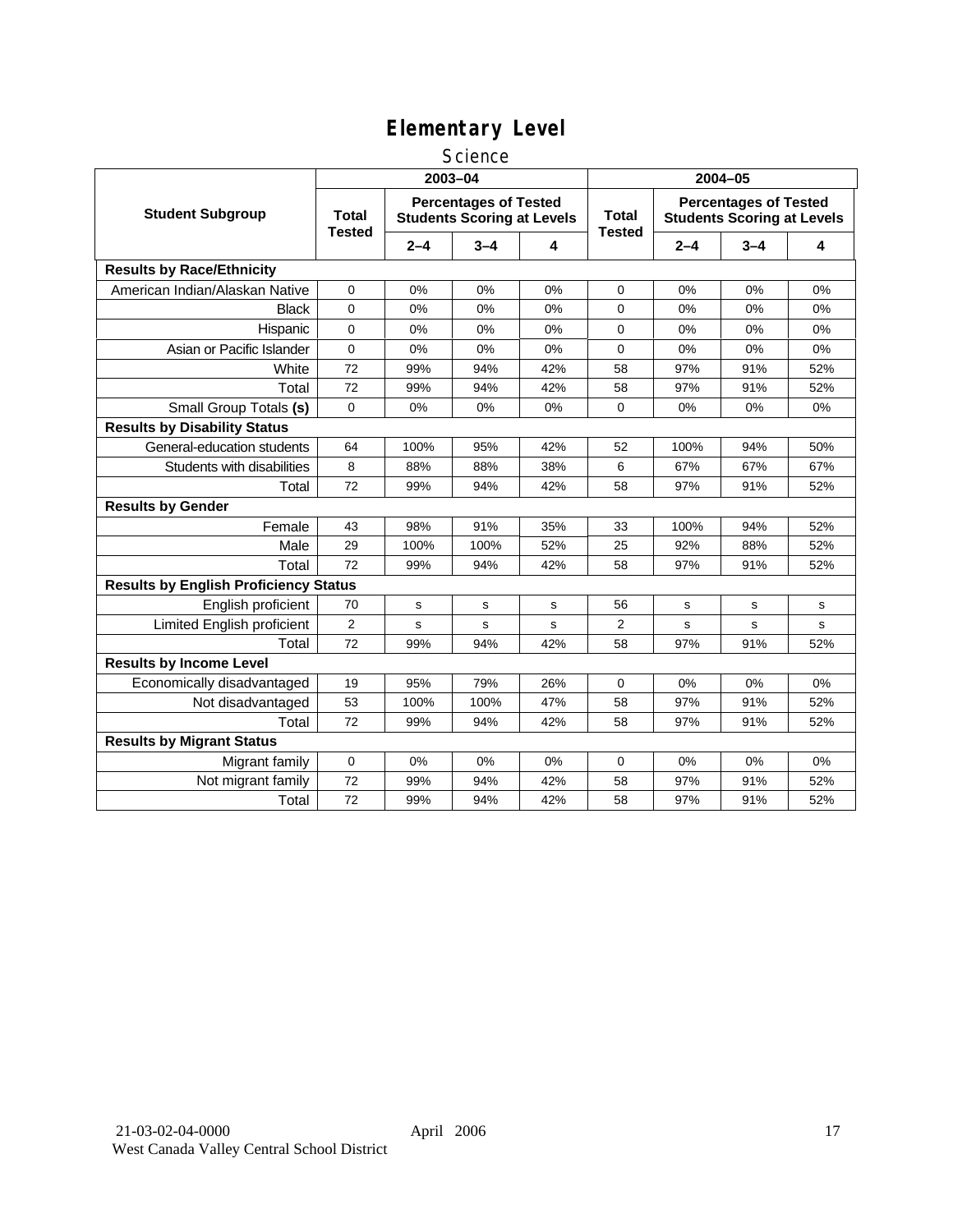# English Language Arts

|                                              |               |             | ັ<br>2003-04                                                      |    | 2004-05       |         |                                                                   |             |  |
|----------------------------------------------|---------------|-------------|-------------------------------------------------------------------|----|---------------|---------|-------------------------------------------------------------------|-------------|--|
| <b>Student Subgroup</b>                      | <b>Total</b>  |             | <b>Percentages of Tested</b><br><b>Students Scoring at Levels</b> |    | <b>Total</b>  |         | <b>Percentages of Tested</b><br><b>Students Scoring at Levels</b> |             |  |
|                                              | <b>Tested</b> | $2 - 4$     | $3 - 4$                                                           | 4  | <b>Tested</b> | $2 - 4$ | $3 - 4$                                                           | 4           |  |
| <b>Results by Race/Ethnicity</b>             |               |             |                                                                   |    |               |         |                                                                   |             |  |
| American Indian/Alaskan Native               | $\mathbf 0$   | 0%          | 0%                                                                | 0% | $\mathbf 0$   | 0%      | 0%                                                                | 0%          |  |
| <b>Black</b>                                 | 0             | 0%          | 0%                                                                | 0% | $\Omega$      | 0%      | 0%                                                                | 0%          |  |
| Hispanic                                     | 0             | 0%          | 0%                                                                | 0% | 0             | 0%      | 0%                                                                | 0%          |  |
| Asian or Pacific Islander                    | $\mathbf 0$   | 0%          | 0%                                                                | 0% | 0             | 0%      | 0%                                                                | 0%          |  |
| White                                        | 83            | 96%         | 48%                                                               | 4% | 87            | 94%     | 51%                                                               | 7%          |  |
| Total                                        | 83            | 96%         | 48%                                                               | 4% | 87            | 94%     | 51%                                                               | 7%          |  |
| Small Group Totals (s)                       | $\mathbf 0$   | 0%          | 0%                                                                | 0% | $\mathbf 0$   | 0%      | 0%                                                                | 0%          |  |
| <b>Results by Disability Status</b>          |               |             |                                                                   |    |               |         |                                                                   |             |  |
| General-education students                   | 72            | 99%         | 54%                                                               | 4% | 69            | 99%     | 62%                                                               | 9%          |  |
| Students with disabilities                   | 11            | 82%         | 9%                                                                | 0% | 18            | 78%     | 6%                                                                | 0%          |  |
| Total                                        | 83            | 96%         | 48%                                                               | 4% | 87            | 94%     | 51%                                                               | 7%          |  |
| <b>Results by Gender</b>                     |               |             |                                                                   |    |               |         |                                                                   |             |  |
| Female                                       | 38            | 97%         | 55%                                                               | 3% | 43            | 98%     | 53%                                                               | 9%          |  |
| Male                                         | 45            | 96%         | 42%                                                               | 4% | 44            | 91%     | 48%                                                               | 5%          |  |
| Total                                        | 83            | 96%         | 48%                                                               | 4% | 87            | 94%     | 51%                                                               | 7%          |  |
| <b>Results by English Proficiency Status</b> |               |             |                                                                   |    |               |         |                                                                   |             |  |
| English proficient                           | 81            | $\mathbf s$ | $\mathbf s$                                                       | s  | 85            | s       | $\mathbf s$                                                       | $\mathbf s$ |  |
| Limited English proficient                   | 2             | s           | $\mathbf s$                                                       | s  | 2             | s       | $\mathbf s$                                                       | $\mathbf s$ |  |
| Total                                        | 83            | 96%         | 48%                                                               | 4% | 87            | 94%     | 51%                                                               | 7%          |  |
| <b>Results by Income Level</b>               |               |             |                                                                   |    |               |         |                                                                   |             |  |
| Economically disadvantaged                   | 21            | 95%         | 24%                                                               | 0% | 32            | 91%     | 31%                                                               | 3%          |  |
| Not disadvantaged                            | 62            | 97%         | 56%                                                               | 5% | 55            | 96%     | 62%                                                               | 9%          |  |
| Total                                        | 83            | 96%         | 48%                                                               | 4% | 87            | 94%     | 51%                                                               | 7%          |  |
| <b>Results by Migrant Status</b>             |               |             |                                                                   |    |               |         |                                                                   |             |  |
| Migrant family                               | $\mathbf 0$   | 0%          | 0%                                                                | 0% | 0             | 0%      | 0%                                                                | 0%          |  |
| Not migrant family                           | 83            | 96%         | 48%                                                               | 4% | 87            | 94%     | 51%                                                               | 7%          |  |
| Total                                        | 83            | 96%         | 48%                                                               | 4% | 87            | 94%     | 51%                                                               | 7%          |  |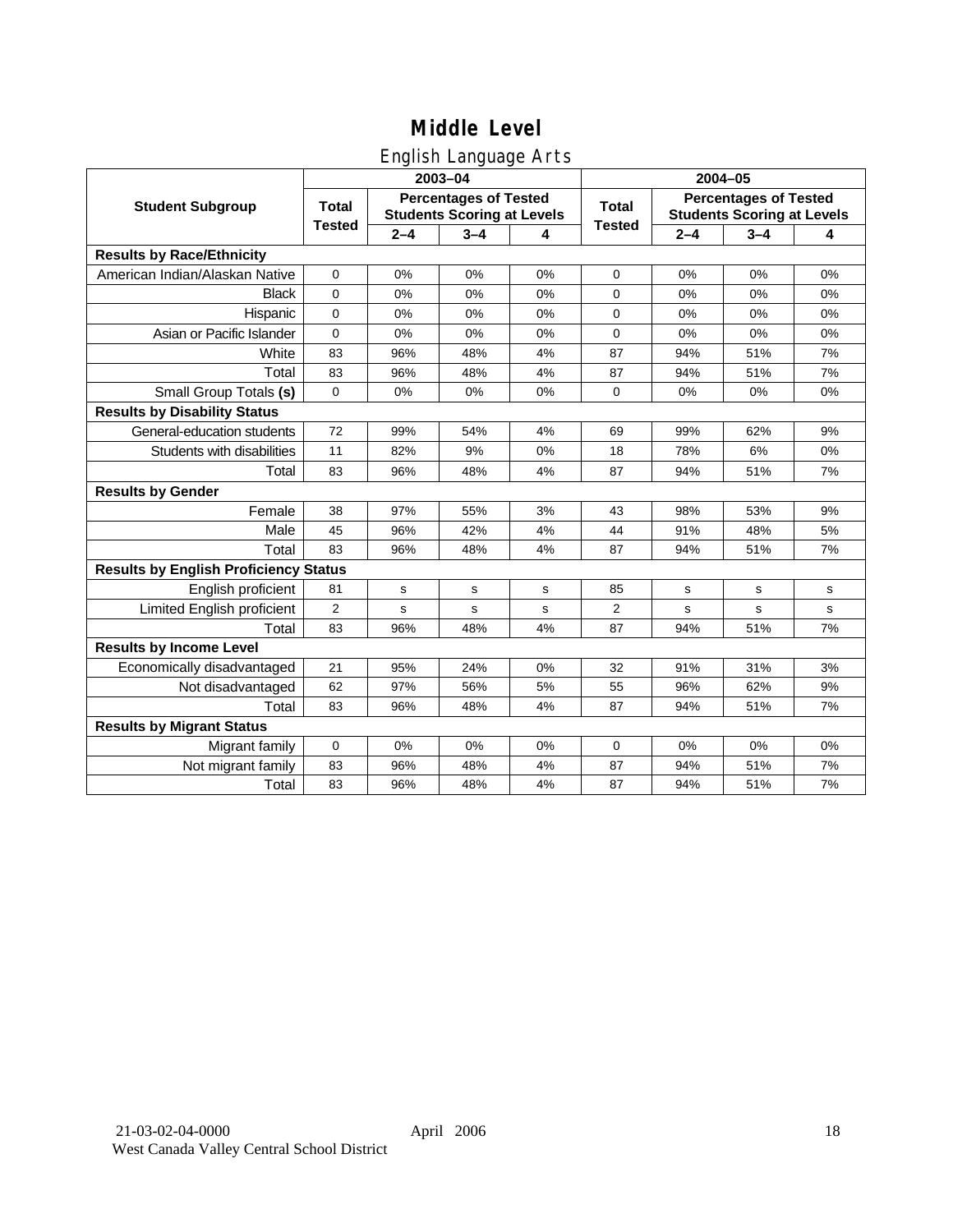### Mathematics

|                                              |                |             | 2003-04                                                           |     | 2004-05        |         |                                                                   |             |  |
|----------------------------------------------|----------------|-------------|-------------------------------------------------------------------|-----|----------------|---------|-------------------------------------------------------------------|-------------|--|
| <b>Student Subgroup</b>                      | <b>Total</b>   |             | <b>Percentages of Tested</b><br><b>Students Scoring at Levels</b> |     | Total          |         | <b>Percentages of Tested</b><br><b>Students Scoring at Levels</b> |             |  |
|                                              | <b>Tested</b>  | $2 - 4$     | $3 - 4$                                                           | 4   | <b>Tested</b>  | $2 - 4$ | $3 - 4$                                                           | 4           |  |
| <b>Results by Race/Ethnicity</b>             |                |             |                                                                   |     |                |         |                                                                   |             |  |
| American Indian/Alaskan Native               | $\mathbf{0}$   | 0%          | 0%                                                                | 0%  | $\mathbf 0$    | 0%      | 0%                                                                | 0%          |  |
| <b>Black</b>                                 | $\Omega$       | 0%          | 0%                                                                | 0%  | $\Omega$       | 0%      | 0%                                                                | 0%          |  |
| Hispanic                                     | $\Omega$       | 0%          | 0%                                                                | 0%  | $\Omega$       | 0%      | 0%                                                                | 0%          |  |
| Asian or Pacific Islander                    | 0              | 0%          | 0%                                                                | 0%  | $\mathbf 0$    | 0%      | 0%                                                                | 0%          |  |
| White                                        | 81             | 95%         | 64%                                                               | 9%  | 88             | 97%     | 60%                                                               | 6%          |  |
| Total                                        | 81             | 95%         | 64%                                                               | 9%  | 88             | 97%     | 60%                                                               | 6%          |  |
| Small Group Totals (s)                       | $\mathbf 0$    | 0%          | 0%                                                                | 0%  | $\mathbf 0$    | 0%      | 0%                                                                | 0%          |  |
| <b>Results by Disability Status</b>          |                |             |                                                                   |     |                |         |                                                                   |             |  |
| General-education students                   | 71             | 96%         | 72%                                                               | 10% | 70             | 100%    | 67%                                                               | 7%          |  |
| Students with disabilities                   | 10             | 90%         | 10%                                                               | 0%  | 18             | 83%     | 33%                                                               | 0%          |  |
| Total                                        | 81             | 95%         | 64%                                                               | 9%  | 88             | 97%     | 60%                                                               | 6%          |  |
| <b>Results by Gender</b>                     |                |             |                                                                   |     |                |         |                                                                   |             |  |
| Female                                       | 37             | 97%         | 57%                                                               | 8%  | 44             | 93%     | 59%                                                               | 9%          |  |
| Male                                         | 44             | 93%         | 70%                                                               | 9%  | 44             | 100%    | 61%                                                               | 2%          |  |
| Total                                        | 81             | 95%         | 64%                                                               | 9%  | 88             | 97%     | 60%                                                               | 6%          |  |
| <b>Results by English Proficiency Status</b> |                |             |                                                                   |     |                |         |                                                                   |             |  |
| English proficient                           | 79             | $\mathbf s$ | $\mathbf s$                                                       | s   | 86             | s       | $\mathbf s$                                                       | $\mathbf s$ |  |
| Limited English proficient                   | $\overline{2}$ | s           | s                                                                 | s   | $\overline{2}$ | s       | s                                                                 | s           |  |
| Total                                        | 81             | 95%         | 64%                                                               | 9%  | 88             | 97%     | 60%                                                               | 6%          |  |
| <b>Results by Income Level</b>               |                |             |                                                                   |     |                |         |                                                                   |             |  |
| Economically disadvantaged                   | 20             | 95%         | 45%                                                               | 5%  | 32             | 94%     | 38%                                                               | 6%          |  |
| Not disadvantaged                            | 61             | 95%         | 70%                                                               | 10% | 56             | 98%     | 73%                                                               | 5%          |  |
| Total                                        | 81             | 95%         | 64%                                                               | 9%  | 88             | 97%     | 60%                                                               | 6%          |  |
| <b>Results by Migrant Status</b>             |                |             |                                                                   |     |                |         |                                                                   |             |  |
| Migrant family                               | 0              | 0%          | 0%                                                                | 0%  | 0              | 0%      | 0%                                                                | 0%          |  |
| Not migrant family                           | 81             | 95%         | 64%                                                               | 9%  | 88             | 97%     | 60%                                                               | 6%          |  |
| Total                                        | 81             | 95%         | 64%                                                               | 9%  | 88             | 97%     | 60%                                                               | 6%          |  |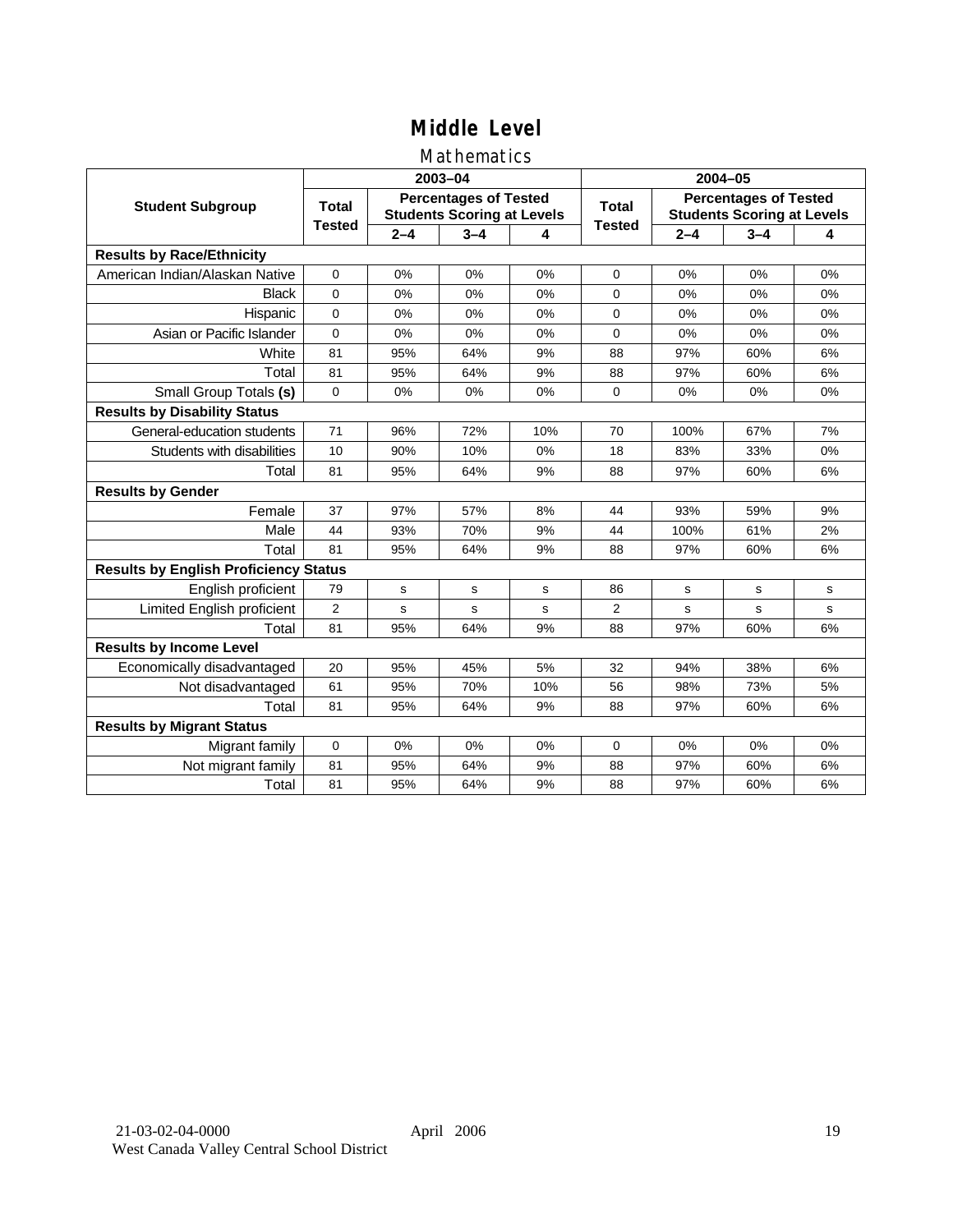### **Science**

|                                              |                 |         | 2003-04                                                           |     | 2004-05       |         |                                                                   |     |
|----------------------------------------------|-----------------|---------|-------------------------------------------------------------------|-----|---------------|---------|-------------------------------------------------------------------|-----|
| <b>Student Subgroup</b>                      | <b>Total</b>    |         | <b>Percentages of Tested</b><br><b>Students Scoring at Levels</b> |     | <b>Total</b>  |         | <b>Percentages of Tested</b><br><b>Students Scoring at Levels</b> |     |
|                                              | <b>Tested</b>   | $2 - 4$ | $3 - 4$                                                           | 4   | <b>Tested</b> | $2 - 4$ | $3 - 4$                                                           | 4   |
| <b>Results by Race/Ethnicity</b>             |                 |         |                                                                   |     |               |         |                                                                   |     |
| American Indian/Alaskan Native               | $\mathbf 0$     | 0%      | 0%                                                                | 0%  | $\Omega$      | 0%      | 0%                                                                | 0%  |
| <b>Black</b>                                 | 0               | 0%      | 0%                                                                | 0%  | $\Omega$      | 0%      | 0%                                                                | 0%  |
| Hispanic                                     | 0               | 0%      | 0%                                                                | 0%  | $\Omega$      | 0%      | 0%                                                                | 0%  |
| Asian or Pacific Islander                    | $\Omega$        | 0%      | 0%                                                                | 0%  | $\mathbf 0$   | 0%      | 0%                                                                | 0%  |
| White                                        | 80              | 100%    | 96%                                                               | 43% | 85            | 99%     | 88%                                                               | 24% |
| Total                                        | 80              | 100%    | 96%                                                               | 43% | 85            | 99%     | 88%                                                               | 24% |
| Small Group Totals (s)                       | $\mathbf 0$     | 0%      | 0%                                                                | 0%  | 0             | 0%      | 0%                                                                | 0%  |
| <b>Results by Disability Status</b>          |                 |         |                                                                   |     |               |         |                                                                   |     |
| General-education students                   | 71              | 100%    | 96%                                                               | 45% | 69            | 100%    | 96%                                                               | 29% |
| Students with disabilities                   | 9               | 100%    | 100%                                                              | 22% | 16            | 94%     | 56%                                                               | 0%  |
| Total                                        | 80              | 100%    | 96%                                                               | 43% | 85            | 99%     | 88%                                                               | 24% |
| <b>Results by Gender</b>                     |                 |         |                                                                   |     |               |         |                                                                   |     |
| Female                                       | $\overline{37}$ | 100%    | 97%                                                               | 38% | 41            | 100%    | 80%                                                               | 24% |
| Male                                         | 43              | 100%    | 95%                                                               | 47% | 44            | 98%     | 95%                                                               | 23% |
| Total                                        | 80              | 100%    | 96%                                                               | 43% | 85            | 99%     | 88%                                                               | 24% |
| <b>Results by English Proficiency Status</b> |                 |         |                                                                   |     |               |         |                                                                   |     |
| English proficient                           | 78              | s       | s                                                                 | s   | 83            | s       | s                                                                 | s   |
| <b>Limited English proficient</b>            | $\overline{2}$  | s       | s                                                                 | s   | 2             | s       | s                                                                 | s   |
| Total                                        | 80              | 100%    | 96%                                                               | 43% | 85            | 99%     | 88%                                                               | 24% |
| <b>Results by Income Level</b>               |                 |         |                                                                   |     |               |         |                                                                   |     |
| Economically disadvantaged                   | 19              | 100%    | 95%                                                               | 11% | 31            | 97%     | 84%                                                               | 10% |
| Not disadvantaged                            | 61              | 100%    | 97%                                                               | 52% | 54            | 100%    | 91%                                                               | 31% |
| Total                                        | 80              | 100%    | 96%                                                               | 43% | 85            | 99%     | 88%                                                               | 24% |
| <b>Results by Migrant Status</b>             |                 |         |                                                                   |     |               |         |                                                                   |     |
| Migrant family                               | 0               | 0%      | 0%                                                                | 0%  | 0             | 0%      | 0%                                                                | 0%  |
| Not migrant family                           | 80              | 100%    | 96%                                                               | 43% | 85            | 99%     | 88%                                                               | 24% |
| Total                                        | 80              | 100%    | 96%                                                               | 43% | 85            | 99%     | 88%                                                               | 24% |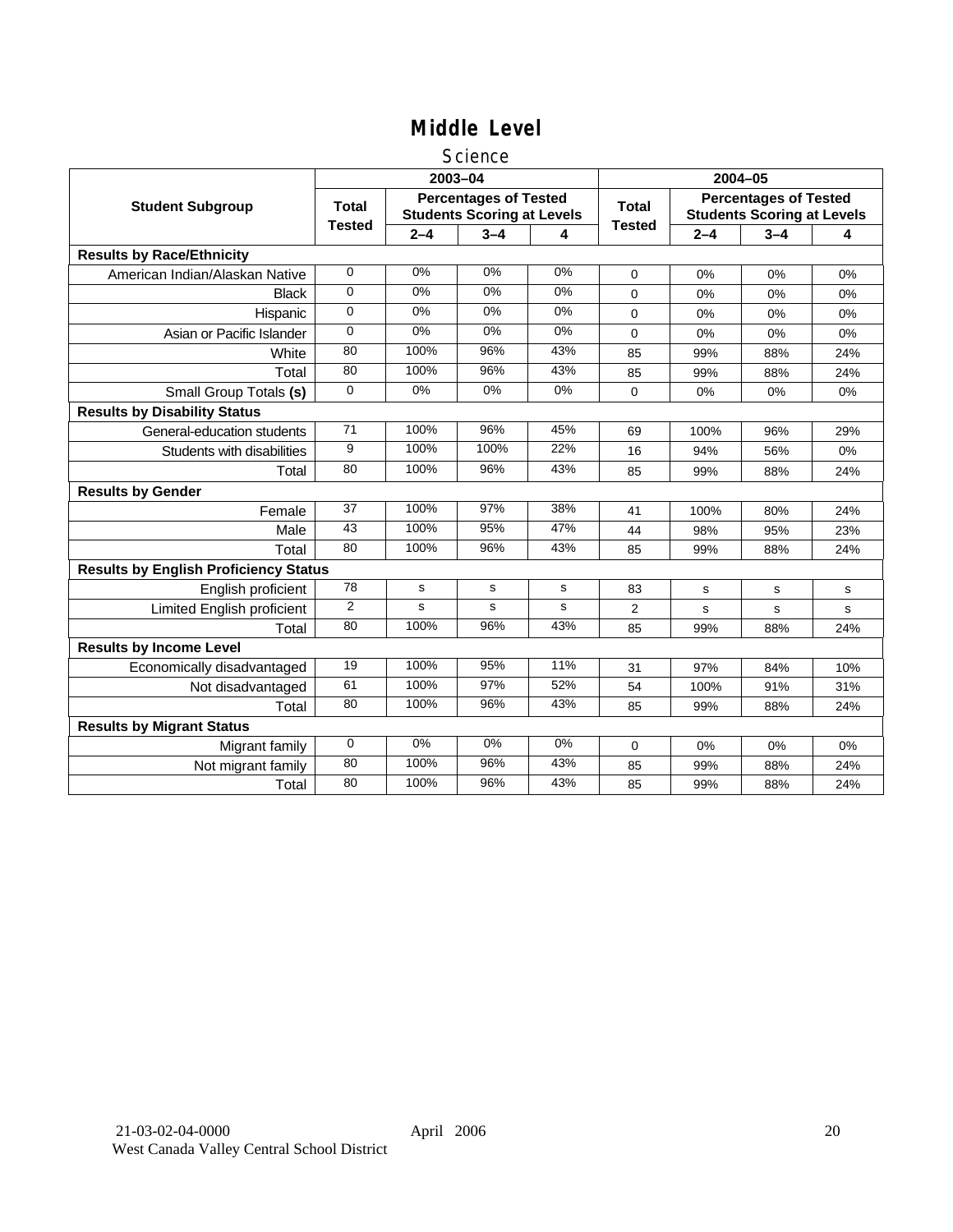# **2000 and 2001 High School Cohorts**

General-education students who first entered ninth grade in 2000 or 2001 must score 55 or higher on Regents English and mathematics examinations to graduate. During the phase-in of the Regents examination graduation requirements, all students (with district board of education approval) may qualify for a local diploma by earning a score of 55–64 on the required Regents examinations; a score of 65 or higher is required for a Regents diploma. Students with disabilities and certain students with a Section 504 Accommodation Plan may qualify for a local diploma by passing Regents competency tests. The data in these tables show the performance of the cohorts as of June 30<sup>th</sup> of the fourth year after first entering grade 9.

#### **Performance on the English Assessment Requirement for Graduation**

|                                              | 2000 Cohort                  |                          |               |                   |                                  | 2001 Cohort              |                |               |                   |                          |
|----------------------------------------------|------------------------------|--------------------------|---------------|-------------------|----------------------------------|--------------------------|----------------|---------------|-------------------|--------------------------|
| <b>Student Subgroup</b>                      |                              | <b>Count of Students</b> |               |                   | <b>Percent</b><br><b>Meeting</b> | <b>Count of Students</b> |                |               |                   | <b>Percent</b>           |
|                                              | <b>Students</b><br>in Cohort | by Score                 |               |                   |                                  | <b>Students</b>          | by Score       |               | <b>Meeting</b>    |                          |
|                                              |                              | <b>Regents</b>           |               | Pass-             | Gradu-                           | in                       | <b>Regents</b> |               | Pass-             | Gradua-                  |
|                                              |                              | $55 -$<br>64             | $65 -$<br>100 | ed<br><b>RCTs</b> | ation<br>Require-<br>ment        | <b>Cohort</b>            | $55 -$<br>64   | $65 -$<br>100 | ed<br><b>RCTs</b> | tion<br>Require-<br>ment |
| <b>Results by Race/Ethnicity</b>             |                              |                          |               |                   |                                  |                          |                |               |                   |                          |
| American Indian/Alaskan Native               | 0                            | 0                        | $\mathbf 0$   | 0                 | 0%                               | 0                        | 0              | $\mathbf 0$   | 0                 | 0%                       |
| <b>Black</b>                                 | $\Omega$                     | $\mathbf{0}$             | $\mathbf{0}$  | $\overline{0}$    | 0%                               | $\Omega$                 | $\mathbf{0}$   | $\Omega$      | $\overline{0}$    | 0%                       |
| Hispanic                                     | 0                            | 0                        | $\mathbf 0$   | 0                 | 0%                               | 0                        | 0              | $\mathbf 0$   | 0                 | 0%                       |
| Asian or Pacific Islander                    | 0                            | $\mathbf 0$              | $\mathbf{0}$  | $\overline{0}$    | 0%                               | 0                        | $\mathbf 0$    | $\Omega$      | $\overline{0}$    | 0%                       |
| White                                        | 63                           | 3                        | 54            | 0                 | 90%                              | $\overline{71}$          | 3              | 62            | 0                 | 92%                      |
| Total                                        | 63                           | $\overline{3}$           | 54            | 0                 | 90%                              | 71                       | 3              | 62            | 0                 | 92%                      |
| Small Group Totals (s)                       | $\Omega$                     | $\mathbf 0$              | $\Omega$      | $\overline{0}$    | 0%                               | 0                        | 0              | $\mathbf 0$   | $\overline{0}$    | 0%                       |
| <b>Results by Disability Status</b>          |                              |                          |               |                   |                                  |                          |                |               |                   |                          |
| General-education students                   | 60                           | s                        | ${\bf s}$     | s                 | s                                | 67                       | s              | s             | s                 | s                        |
| Students with disabilities                   | 3                            | S                        | $\mathbf s$   | s                 | s                                | 4                        | s              | s             | s                 | s                        |
| Total                                        | 63                           | 3                        | 54            | 0                 | 90%                              | 71                       | 3              | 62            | 0                 | 92%                      |
| <b>Results by Gender</b>                     |                              |                          |               |                   |                                  |                          |                |               |                   |                          |
| Female                                       | 34                           | $\mathbf 0$              | 32            | 0                 | 94%                              | 39                       | 0              | 35            | 0                 | 90%                      |
| Male                                         | 29                           | 3                        | 22            | 0                 | 86%                              | 32                       | 3              | 27            | 0                 | 94%                      |
| Total                                        | 63                           | 3                        | 54            | 0                 | 90%                              | 71                       | 3              | 62            | 0                 | 92%                      |
| <b>Results by English Proficiency Status</b> |                              |                          |               |                   |                                  |                          |                |               |                   |                          |
| English proficient                           | 63                           | 3                        | 54            | 0                 | 90%                              | 70                       | s              | s             | s                 | s                        |
| Limited English proficient                   | 0                            | 0                        | 0             | 0                 | 0%                               | 1                        | s              | s             | s                 | s                        |
| Total                                        | 63                           | 3                        | 54            | $\Omega$          | 90%                              | 71                       | 3              | 62            | $\Omega$          | 92%                      |
| <b>Results by Income Level</b>               |                              |                          |               |                   |                                  |                          |                |               |                   |                          |
| Economically disadvantaged                   | 12                           | $\pmb{0}$                | 11            | 0                 | 92%                              | 18                       | $\mathbf{1}$   | 15            | 0                 | 89%                      |
| Not disadvantaged                            | 51                           | 3                        | 43            | 0                 | 90%                              | 53                       | $\overline{2}$ | 47            | 0                 | 92%                      |
| Total                                        | 63                           | 3                        | 54            | $\Omega$          | 90%                              | 71                       | 3              | 62            | 0                 | 92%                      |
| <b>Results by Migrant Status</b>             |                              |                          |               |                   |                                  |                          |                |               |                   |                          |
| Migrant family                               | 0                            | 0                        | 0             | 0                 | 0%                               | 0                        | 0              | 0             | 0                 | 0%                       |
| Not migrant family                           | 63                           | 3                        | 54            | 0                 | 90%                              | 71                       | 3              | 62            | 0                 | 92%                      |
| Total                                        | 63                           | 3                        | 54            | 0                 | 90%                              | 71                       | 3              | 62            | 0                 | 92%                      |

### **after Four Years of High School**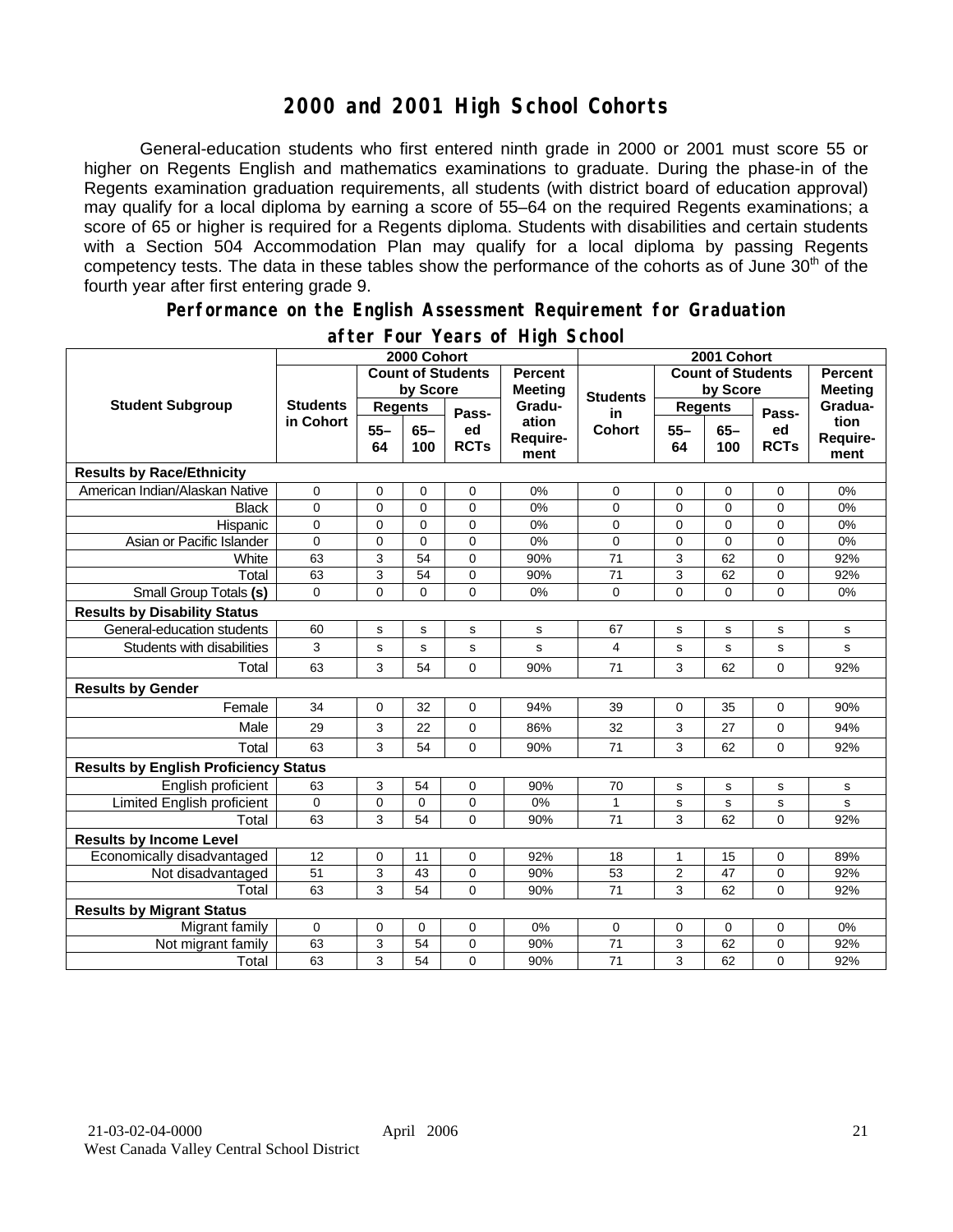### **Performance on the Mathematics Assessment Requirement for Graduation after Four Years of High School**

|                                              | 0. aaaation aftof foar foars of filgh Sonoo<br>2000 Cohort |                                     |             |                |                          | 2001 Cohort           |             |                |                |                |
|----------------------------------------------|------------------------------------------------------------|-------------------------------------|-------------|----------------|--------------------------|-----------------------|-------------|----------------|----------------|----------------|
| <b>Student Subgroup</b>                      |                                                            | <b>Count of Students</b><br>Percent |             |                | <b>Count of Students</b> |                       |             |                | <b>Percent</b> |                |
|                                              | <b>Students</b><br>in<br><b>Cohort</b>                     | by Score                            |             |                | <b>Meeting</b>           |                       | by Score    |                |                | <b>Meeting</b> |
|                                              |                                                            | <b>Regents</b>                      |             | Pass-          | Gradu-                   | <b>Students</b><br>in | Regents     |                | Pass-          | Gradua-        |
|                                              |                                                            | $55 -$                              | $65 -$      | ed             | ation                    | <b>Cohort</b>         | $55 -$      | $65-$          | ed             | tion           |
|                                              |                                                            | 64                                  | 100         | <b>RCTs</b>    | Require-                 |                       | 64          | 100            | <b>RCTs</b>    | Require-       |
|                                              |                                                            |                                     |             |                | ment                     |                       |             |                |                | ment           |
| <b>Results by Race/Ethnicity</b>             |                                                            |                                     |             |                |                          |                       |             |                |                |                |
| American Indian/Alaskan Native               | $\mathbf 0$                                                | 0                                   | $\mathbf 0$ | 0              | 0%                       | 0                     | 0           | $\mathbf 0$    | $\mathbf 0$    | 0%             |
| <b>Black</b>                                 | $\Omega$                                                   | $\mathbf 0$                         | $\mathbf 0$ | $\Omega$       | 0%                       | 0                     | $\mathbf 0$ | $\mathbf 0$    | 0              | 0%             |
| Hispanic                                     | $\Omega$                                                   | $\mathbf 0$                         | $\Omega$    | $\overline{0}$ | 0%                       | $\overline{0}$        | $\Omega$    | $\Omega$       | $\overline{0}$ | 0%             |
| Asian or Pacific Islander                    | $\Omega$                                                   | $\mathbf 0$                         | $\Omega$    | $\Omega$       | 0%                       | $\mathbf{0}$          | $\mathbf 0$ | $\overline{0}$ | $\mathbf 0$    | 0%             |
| White                                        | 63                                                         | $\overline{c}$                      | 54          | $\mathbf{1}$   | 90%                      | 71                    | $\mathbf 0$ | 65             | $\mathbf{1}$   | 93%            |
| Total                                        | 63                                                         | $\overline{c}$                      | 54          | $\mathbf{1}$   | 90%                      | 71                    | $\mathbf 0$ | 65             | $\mathbf{1}$   | 93%            |
| <b>Small Group Totals (s)</b>                | $\Omega$                                                   | $\overline{0}$                      | $\Omega$    | $\Omega$       | 0%                       | 0                     | $\mathbf 0$ | $\Omega$       | $\Omega$       | 0%             |
| <b>Results by Disability Status</b>          |                                                            |                                     |             |                |                          |                       |             |                |                |                |
| General-education students                   | 60                                                         | ${\bf s}$                           | $\mathbf s$ | s              | s                        | 67                    | s           | s              | s              | s              |
| Students with disabilities                   | 3                                                          | s                                   | s           | $\mathbf S$    | s                        | 4                     | $\mathbf s$ | $\mathbf S$    | s              | s              |
| Total                                        | 63                                                         | $\overline{2}$                      | 54          | $\mathbf{1}$   | 90%                      | 71                    | $\Omega$    | 65             | $\mathbf{1}$   | 93%            |
| <b>Results by Gender</b>                     |                                                            |                                     |             |                |                          |                       |             |                |                |                |
| Female                                       | 34                                                         | 2                                   | 30          | $\mathbf 0$    | 94%                      | 39                    | 0           | 36             | 0              | 92%            |
| Male                                         | 29                                                         | $\mathbf 0$                         | 24          | $\mathbf{1}$   | 86%                      | 32                    | $\Omega$    | 29             | $\mathbf{1}$   | 94%            |
| Total                                        | 63                                                         | $\overline{2}$                      | 54          | 1              | 90%                      | 71                    | $\Omega$    | 65             | 1              | 93%            |
| <b>Results by English Proficiency Status</b> |                                                            |                                     |             |                |                          |                       |             |                |                |                |
| English proficient                           | 63                                                         | $\overline{2}$                      | 54          | $\mathbf{1}$   | 90%                      | 70                    | s           | $\mathbf s$    | s              | s              |
| <b>Limited English proficient</b>            | 0                                                          | $\mathbf 0$                         | $\Omega$    | 0              | 0%                       | $\mathbf{1}$          | s           | $\mathbf s$    | s              | s              |
| Total                                        | 63                                                         | $\overline{2}$                      | 54          | $\mathbf{1}$   | 90%                      | 71                    | $\Omega$    | 65             | $\mathbf{1}$   | 93%            |
| <b>Results by Income Level</b>               |                                                            |                                     |             |                |                          |                       |             |                |                |                |
| Economically disadvantaged                   | 12                                                         | 0                                   | 11          | 0              | 92%                      | 18                    | 0           | 17             | 0              | 94%            |
| Not disadvantaged                            | 51                                                         | $\overline{c}$                      | 43          | $\mathbf{1}$   | 90%                      | 53                    | $\mathbf 0$ | 48             | 1              | 92%            |
| Total                                        | 63                                                         | $\overline{2}$                      | 54          | $\mathbf{1}$   | 90%                      | 71                    | $\Omega$    | 65             | 1              | 93%            |
| <b>Results by Migrant Status</b>             |                                                            |                                     |             |                |                          |                       |             |                |                |                |
| Migrant family                               | $\mathbf 0$                                                | 0                                   | 0           | 0              | 0%                       | 0                     | 0           | 0              | 0              | 0%             |
| Not migrant family                           | 63                                                         | $\boldsymbol{2}$                    | 54          | $\mathbf{1}$   | 90%                      | 71                    | 0           | 65             | $\mathbf{1}$   | 93%            |
| Total                                        | 63                                                         | 2                                   | 54          | $\mathbf{1}$   | 90%                      | 71                    | $\mathbf 0$ | 65             | $\mathbf{1}$   | 93%            |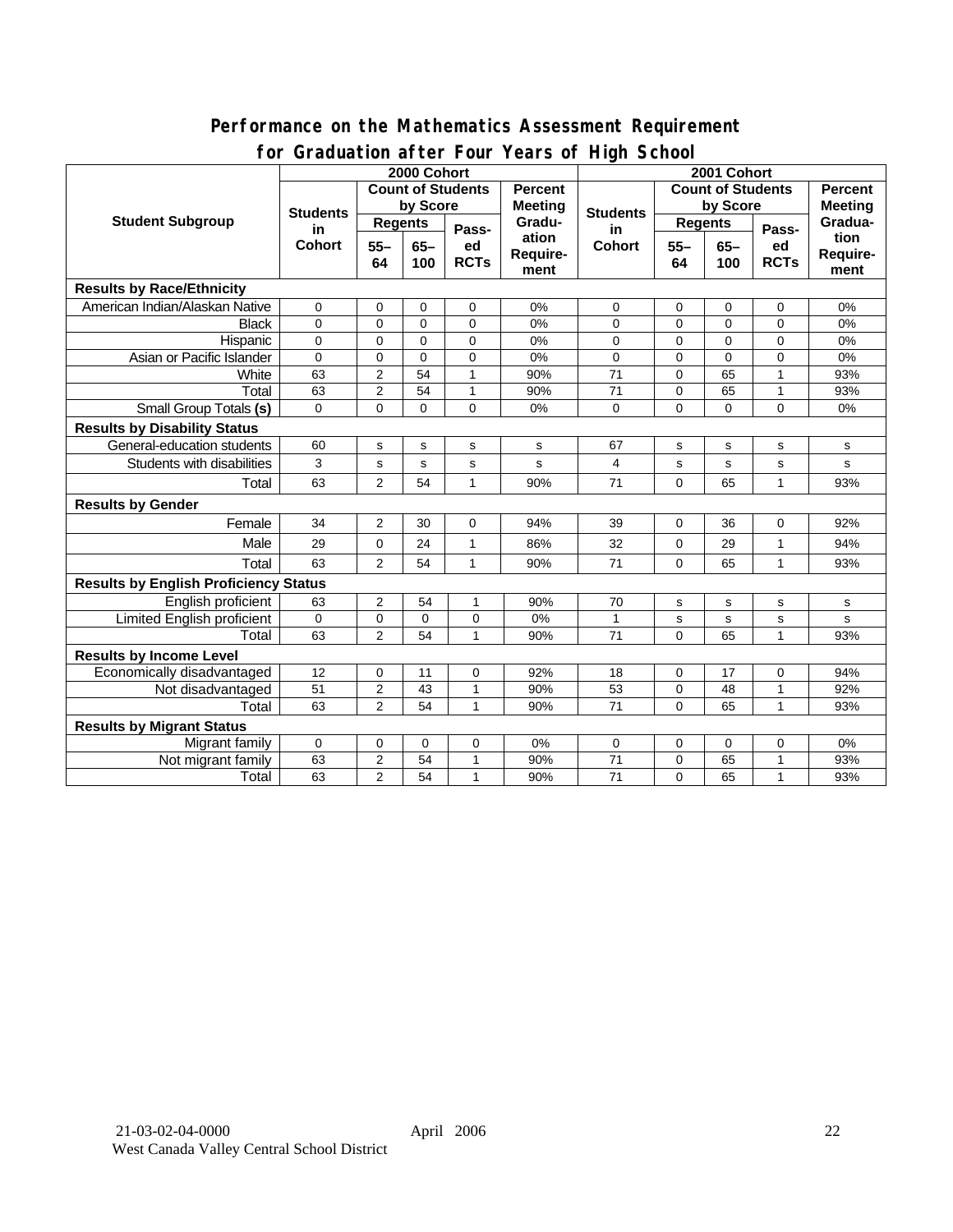## **Cohort Graduation Rates**

Students were counted as graduates if they earned a local diploma with or without a Regents endorsement by August 31<sup>st</sup> of the fourth year after first entering grade 9. The graduation-rate cohort includes students who transferred to general education development (GED) programs. These students were not counted in the district accountability cohort for English and mathematics.

|                                              | 1999 Cohort as of                |                    | 2000 Cohort as of<br><b>August 31, 2004</b> |                    |  |  |  |  |  |  |
|----------------------------------------------|----------------------------------|--------------------|---------------------------------------------|--------------------|--|--|--|--|--|--|
|                                              | August 31, 2003                  |                    |                                             |                    |  |  |  |  |  |  |
| <b>Student Subgroup</b>                      | Graduation<br><b>Rate Cohort</b> | Graduation<br>Rate | Graduation<br><b>Rate Cohort</b>            | Graduation<br>Rate |  |  |  |  |  |  |
| <b>Results by Race/Ethnicity</b>             |                                  |                    |                                             |                    |  |  |  |  |  |  |
| American Indian/Alaskan Native               | 0                                | 0%                 | 0                                           | 0%                 |  |  |  |  |  |  |
| <b>Black</b>                                 | $\mathbf{0}$                     | 0%                 | 0                                           | 0%                 |  |  |  |  |  |  |
| Hispanic                                     | $\mathbf 0$                      | 0%                 | $\mathbf 0$                                 | 0%                 |  |  |  |  |  |  |
| Asian or Pacific Islander                    | $\Omega$                         | 0%                 | $\Omega$                                    | 0%                 |  |  |  |  |  |  |
| White                                        | 67                               | 91%                | 63                                          | 87%                |  |  |  |  |  |  |
| Total                                        | 67                               | 91%                | 63                                          | 87%                |  |  |  |  |  |  |
| Small Group Totals (s)                       | $\Omega$                         | 0%                 | 0                                           | 0%                 |  |  |  |  |  |  |
| <b>Results by Disability Status</b>          |                                  |                    |                                             |                    |  |  |  |  |  |  |
| General-education students                   | 58                               | 93%                | 60                                          | s                  |  |  |  |  |  |  |
| Students with disabilities                   | 9                                | 78%                | 3                                           | s                  |  |  |  |  |  |  |
| Total                                        | 67                               | 91%                | 63                                          | 87%                |  |  |  |  |  |  |
| <b>Results by Gender</b>                     |                                  |                    |                                             |                    |  |  |  |  |  |  |
| Female                                       | 35                               | 94%                | 34                                          | 94%                |  |  |  |  |  |  |
| Male                                         | 32                               | 88%                | 29                                          | 79%                |  |  |  |  |  |  |
| Total                                        | 67                               | 91%                | 63                                          | 87%                |  |  |  |  |  |  |
| <b>Results by English Proficiency Status</b> |                                  |                    |                                             |                    |  |  |  |  |  |  |
| English proficient                           | 67                               | 91%                | 63                                          | 87%                |  |  |  |  |  |  |
| <b>Limited English proficient</b>            | 0                                | 0%                 | $\mathbf 0$                                 | 0%                 |  |  |  |  |  |  |
| Total                                        | 67                               | 91%                | 63                                          | 87%                |  |  |  |  |  |  |
| <b>Results by Income Level</b>               |                                  |                    |                                             |                    |  |  |  |  |  |  |
| Economically disadvantaged                   | 18                               | 94%                | 12                                          | 92%                |  |  |  |  |  |  |
| Not disadvantaged                            | 49                               | 90%                | 51                                          | 86%                |  |  |  |  |  |  |
| Total                                        | 67                               | 91%                | 63                                          | 87%                |  |  |  |  |  |  |
| <b>Results by Migrant Status</b>             |                                  |                    |                                             |                    |  |  |  |  |  |  |
| Migrant family                               | 0                                | 0%                 | $\mathbf 0$                                 | 0%                 |  |  |  |  |  |  |
| Not migrant family                           | 67                               | 91%                | 63                                          | 87%                |  |  |  |  |  |  |
| Total                                        | 67                               | 91%                | 63                                          | 87%                |  |  |  |  |  |  |